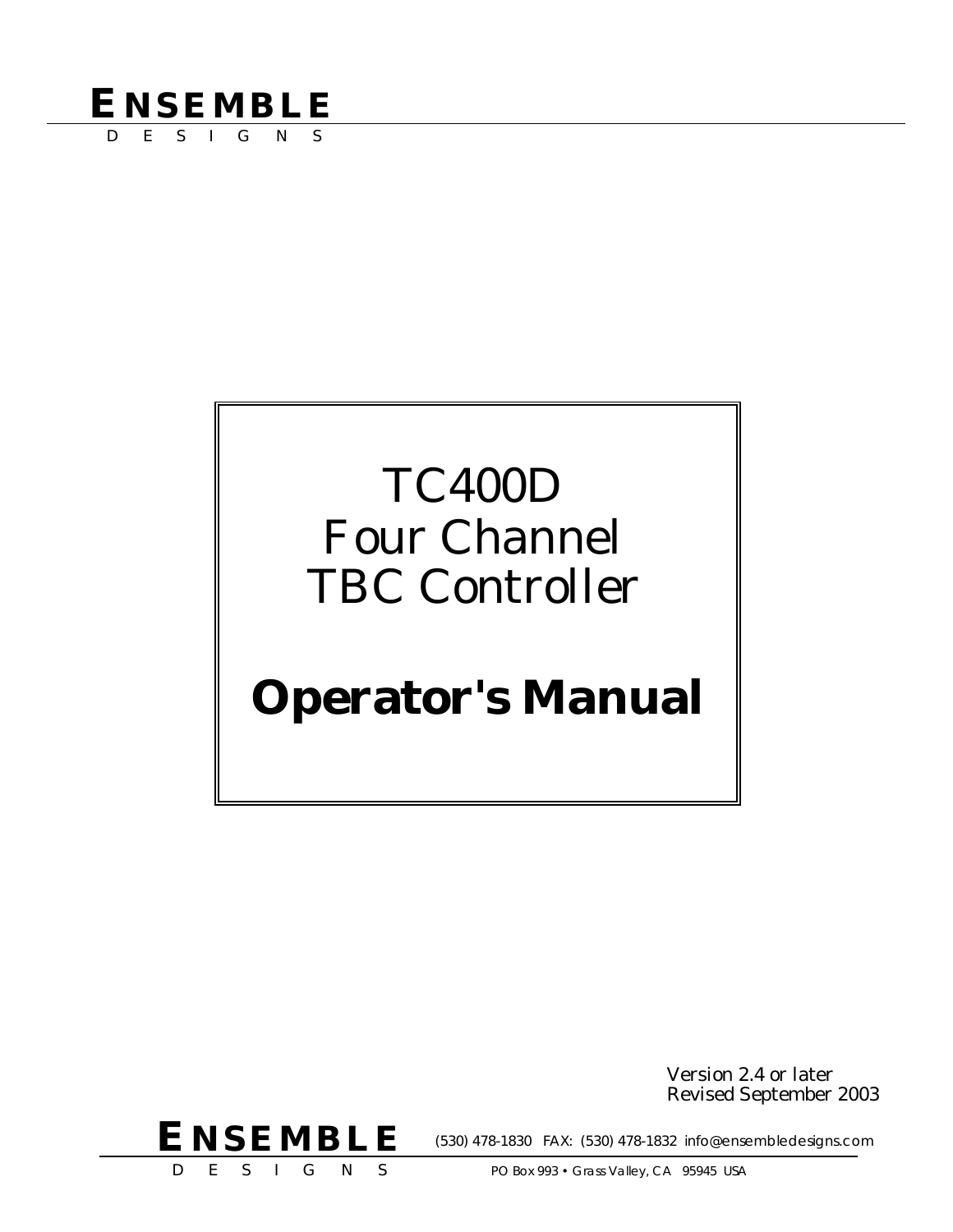### **TC400D Four Channel TBC Controller Operational Description**

### **Overview**

The TC400D provides full, independent control of the proc-amp functions of four VTR Time Base Correctors. Control of these functions adds great versatility in postproduction environments, allowing the editor to quickly and easily adjust VTR outputs as needed. A Memory Storage System permits saving many different setups of the controls. These setups can be recalled either manually or by gpi or serial command by an edit controller. In addition to the proc-amp functions, the TC400D also provides remote access to system timing and color framing adjustments in the TBC.



The TC400D is a 1 RU chassis with a depth of 12 inches. Removable ears are included for installation in a conventional 19" equipment rack. The ears can also be mounted with a 3/4" set-back which allows them to serve as mounting brackets when the TC400D is installed from behind in a wooden console. The TC400D is powered by a small, modular transformer.

The four TBC control connectors on the rear of the TC400D are connected to each TBC or VTR by a multi-conductor cable. Additional connectors on the TC400D can be used to access serial or gpi control of the unit. TC400Ds have buildt in RJ11 connectors with AppleTalk protocol. This Apple Macintosh-compatible Local Area Network port can be used to interconnect multiple TC400Ds and CP10s. Desktop computers can also be interconnected in the same manner. The TC400D network protocol also supports Ethernet for using AppleTalk to Ethernet bridges.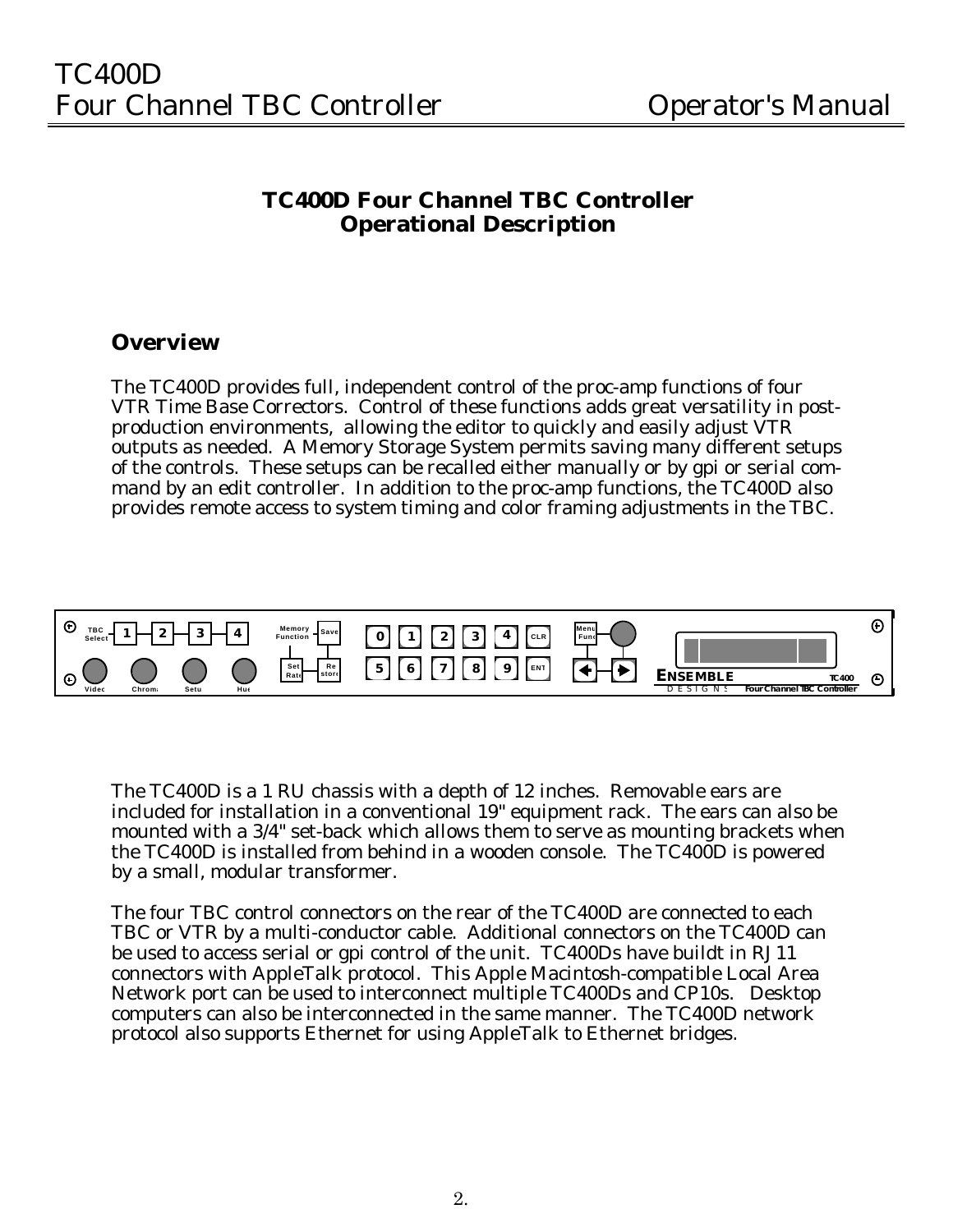### **Getting Started**

### **Adjusting Contrast of the Menu Display**

Prior to operating the TC400D it may be necessary to adjust the contrast of the Liquid Crystal Display (LCD). This contrast adjustment sets the optimum angle for viewing the display. It is adjusted as follows:

1. Press and hold the Menu Func button.

2. After the button has been held down for 1 second the Menu control knob will be assigned to the display contrast function.

3. Continue to hold down the Menu Func button while adjusting the display contrast to suit the angle from which the display will be read.

4. Once the contrast has been set, release the Menu Func button. If performing this adjustment caused the Menu Func button to light, press it momentarily to turn it off.

### **General Panel Control Info**

The Left and Right Arrow buttons are used to step through the individual portions of functions which involve more than one data element. Not all functions require multiple entries. A left pointing arrow appears on the lefthand side of the display whenever the Left Arrow button can be used to step left through the selections, a right pointing arrow on the righthand side of the display indicates that the Right Arrow button is useful.

When the Menu Func button is first pressed, the name of the first function (Special Funtions) will be displayed. The Menu Knob is then used to move forward and backward through the list of functions. When the desired function is displayed, press ENT to select the function.

The actual numeric values of the TBC control settings can be displayed in place of the register number and transition rate. Press either the Left or Right Arrow buttons to alternate between these two displays.

In the case that the TC400D needs to be reset, press and hold TBC Select buttons 1 and 2 and the Menu Fuction button for approximately 3 seconds. This will restart the unit without loosing the 100 TBC settings per TBC/VTR.

The following functions will be directed toward the TBC which is currently delegated on the TBC Select button group: Spec Functions, Network Access, Adjust Sync, Adj Subcarrier, Adj ColorFrame, Adj Y/C Delay (or Vid Phase), Register Copy, Set Default, Program GPIs, Machine Name, Machine Type, Panel Name, Capture Enable.

The remaining functions: Periph Enables, Pgm Edit Port and AppleTalk Initialize are not affected by the TBC Select.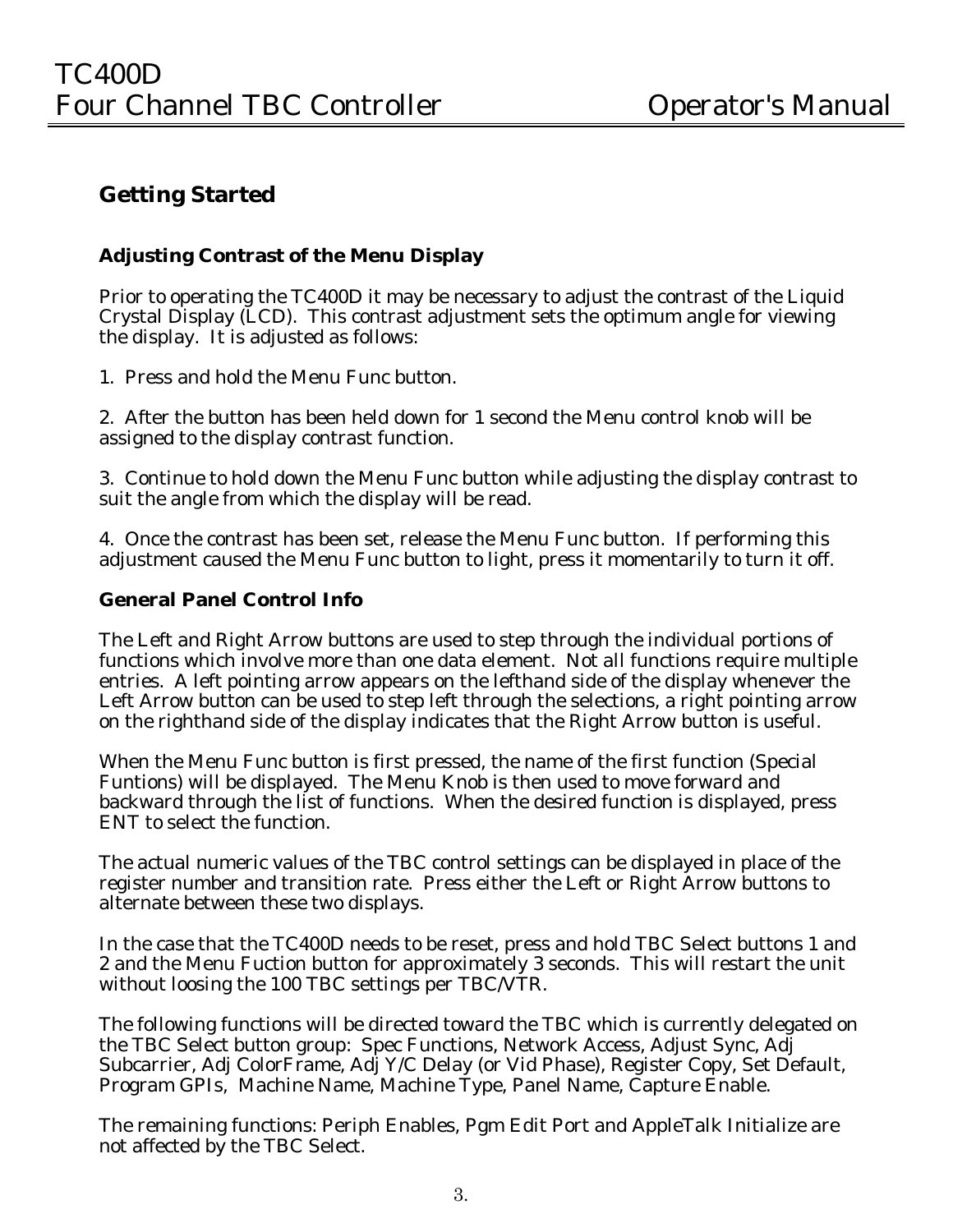### **Simple TBC Control**

The four parameters of Video Level, Setup, Chroma and Hue have dedicated front panel controls which are delegated between the four different TBC's. TBC's are selected by pressing one of the four delegation switches above the control knobs. An indication of the currently selected TBC is provided by illumination (by a green LED) of the selection button.

When the control delegation is changed the control knobs are re-directed to the newly selected TBC, leaving the values for the previously selected TBC unchanged. The knobs have no endstops and are able to rotate continuously, thus allowing the knob to properly control the TBC, regardless of the value of the function at the time the control was delegated to it. The knobs are scaled so that it takes approximately four complete



revolutions of the knob to take the control from one limit of its range to the other. This provides extremely fine control, making it easy to adjust to the desired value.

For each of the four controllable values there is a nominal, or detent value which can be programmed through a menu function. This value is in the middle of the range of each control. Pressing and holding a TBC Select button for at least one second will reset all four of the control values for that machine to those nominal values.



### **Memory Functions**

Each TBC control channel has its own set of 100 memory registers. Each register contains the values for Video, Setup, Chroma, and Hue which are to be sent to the TBC. The values which are currently being sent to the TBC are stored into a register when a Save command is issued. A Restore command will bring the values back from the register and they will once again be sent to the TBC.

This memory organization is illustrated at left. This same organization is repeated four times over for each of the four TBC channels.

Each register also contains a transition rate value which determines the speed at which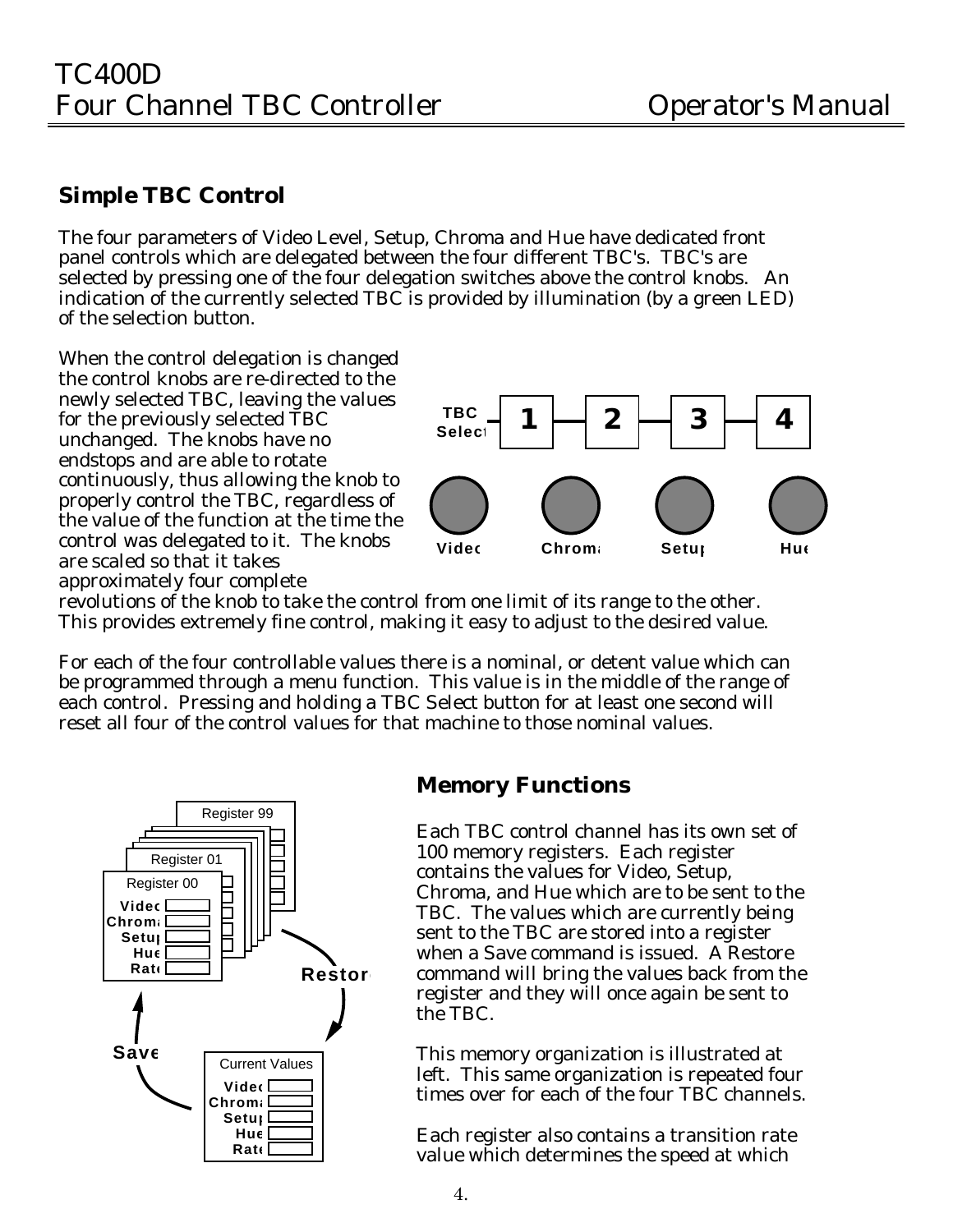the control values in that register will be brought to bear on the TBC. A zero frame transition will produce an immediate, hard cut to the restored values. If the transition value in the register is 30 frames then restoring that register to air will cause a 1 second smooth transition between the current control values and the values in the register. Transitions can be as long as 999 frames.

Note that Register 0 is a special register which contains the current values. It can be used in conjunction with some editors to transfer current values, but cannot be used like the other 99 registers as a storage location.

Memory functions are accomplished using the Save, Restore, and Set Rate buttons. Pressing one of these three function keys causes it to illuminate (in Red), indicating that the numeric keypad is now directed toward that particular function. The keypad is then used to provide the desired numeric value, either a register number or a transition rate. During numeric entry the LCD display on the righthand side of the panel shows the numbers as they are pressed. Once the number has been keyed in the value is confirmed by pressing ENT (Enter). This terminates the operation and the function lamp then goes off. During numeric entry CLR (Clear) is used to backspace unwanted keystrokes. A Memory operation can be cancelled by pressing the function button a second time. This will extinguish the lamp and no operation will take place.



A Save to register 62, for example, is obtained by pressing Save, 6, 2, ENT. During this operation a message will appear on the LCD display. This Save operation will copy the current TBC control values and the current transition rate into register 62. Save operations have no effect on the values being sent to the TBC and hence no effect on the on screen video.

If a transition rate different than the current value is desired it must be entered before performing the Save. A transition rate of 120 frames (4 seconds) would be programmed by pressing Set Rate, 1, 2, 0, ENT. Save operations performed subsequently would then place this 120 frame transition rate in the affected registers.

Bringing the contents of a memory register back into current values is a Restore operation. To bring back register 37, for example, you would press Restore, 3, 7, ENT. If register 37 had been saved with a non-zero transition rate then the control values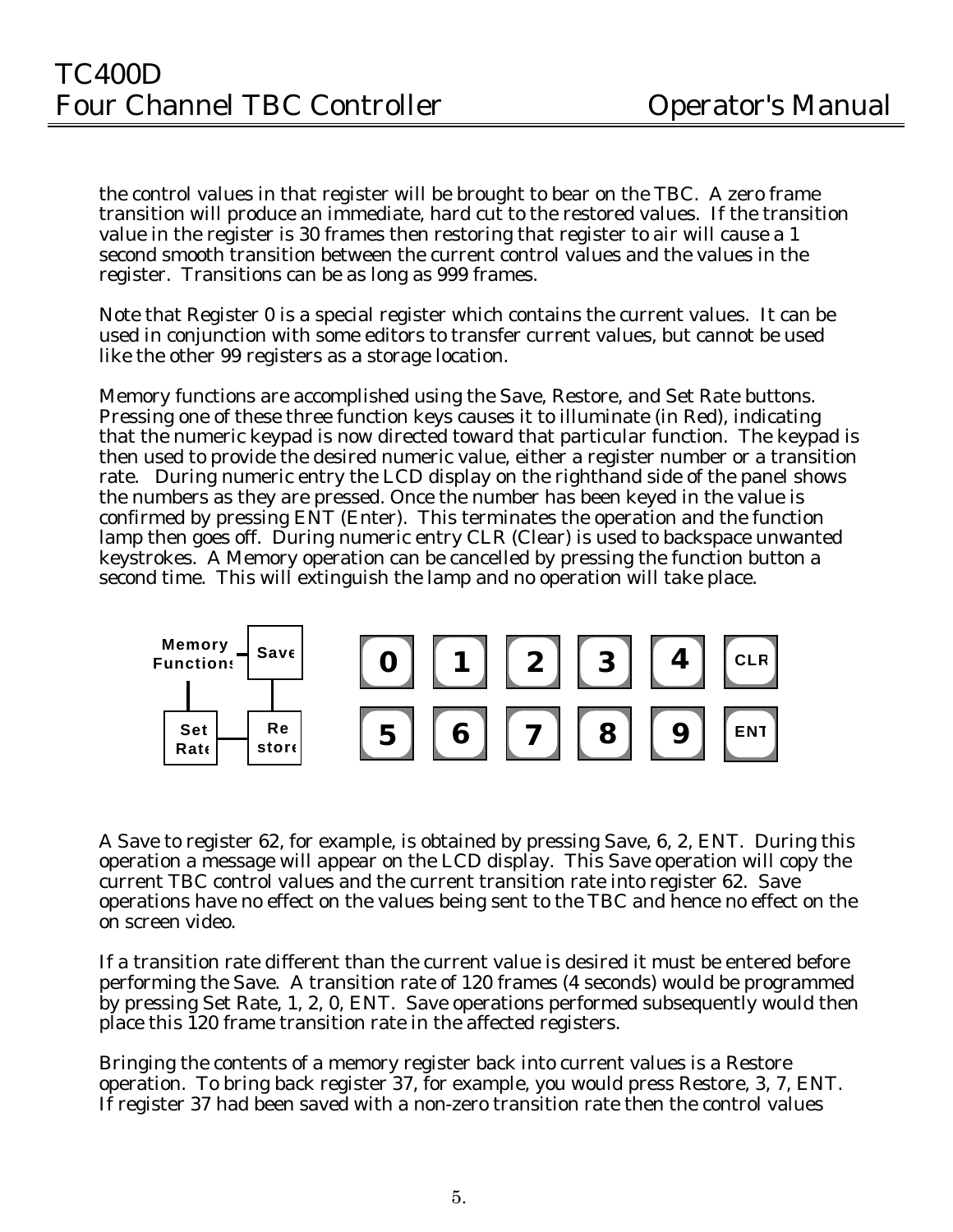being sent to the TBC will smoothly transition from the current value to the value stored in the memory register. These transitions will be proportional. If, for example, the difference between the current Video value and the restored Video value is large, whereas the difference between the Hue values is small, then the Video control to the TBC will change more rapidly than the Hue control since it has more distance to cover. However, the transition in both cases will take the same amount of time.

The simple memory operations described above will be directed toward a single TBC, the TBC which is currently delegated (and illuminated in green). This allows different registers to be restored to different TBC's, even restored with different transition rates. The TBC delegation can be changed at any time during one of the three memory operations, Save, Restore, or Set Rate. The function will be directed toward the delegation that is in effect when ENT is pressed.

The actual numeric values of the TBC control settings can be displayed in place of the register number and transition rate. Press either the Left or Right Arrow buttons to alternate between these two displays.

The Battery Backup option (MEM-OPT1) for TC400D offers nonvolatile storage for the 100 memories per TBC. Additionally, there are five timing registers per TBC accessed and stored in the **Set Default** portion of the TC400D Menu.

### **LAN Connection**

Multiple TC400D Controllers (and CP10 Remote Panels) may be interconnected over a Local Area Network (LAN). This LAN allows you to control any VTR/TBC from any TC400D or CP10 panel in your facility. Use the Network Access function from the front panel of the TC400D or CP10 to control VTR/TBCs over the network.

The LAN runs from one device to the next in daisy-chain fashion. The LAN port on the TC400D is a dual modular phone connector on the rear of the unit. Connect the TC400Ds (and CP10s) with standard twisted pair phone cable and RJ11s connectors.

Both ends of the network need to be terminated with a LAN Termination. A LAN termination is an RJ-11 modular phone connector with a 100 ohm resistor that is crimped across the outer two contacts, which correspond to the yellow / black pair in a phone cable.

The network protocol also supports Ethernet for using AppleTalk to Ethernet bridges.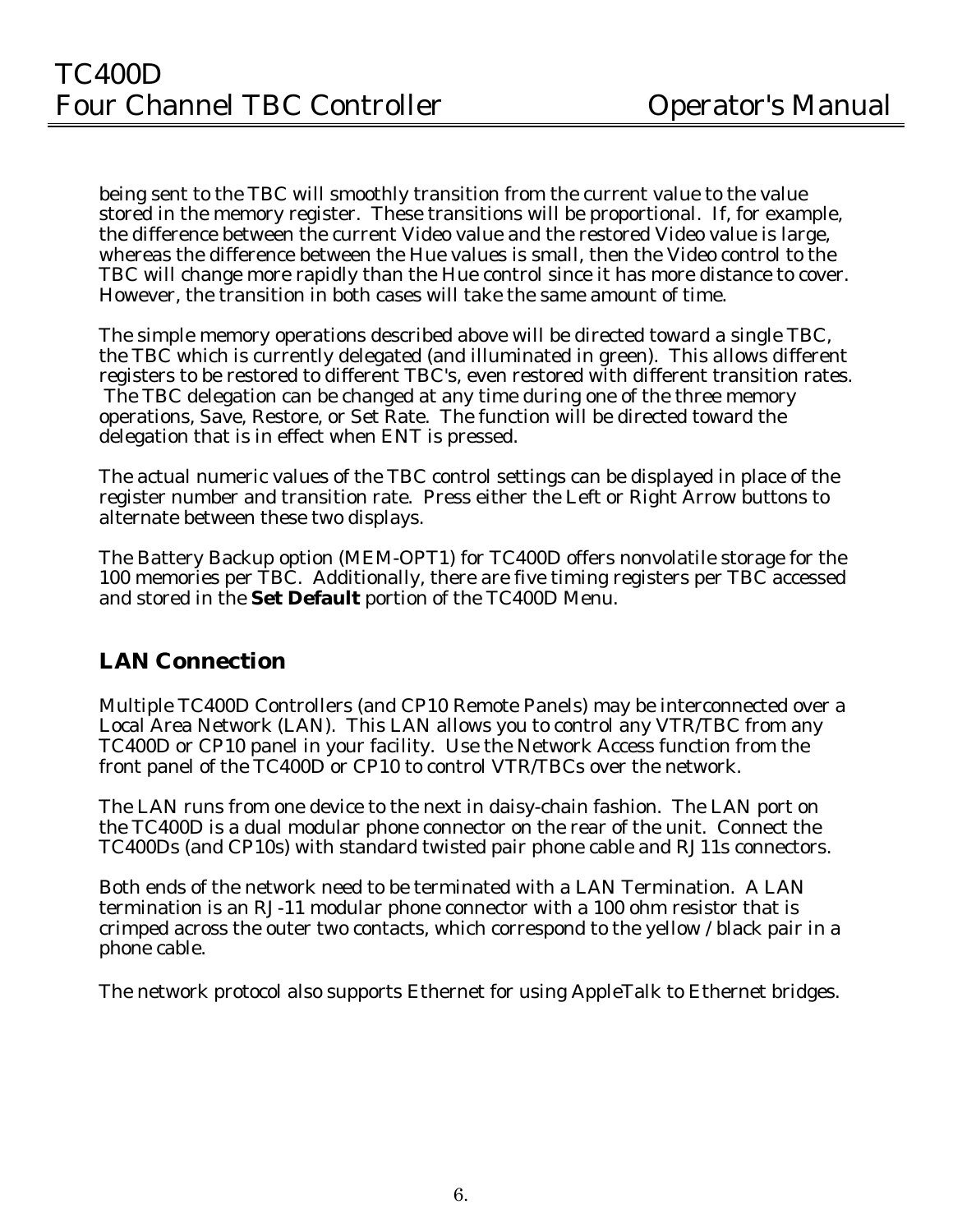### **Menu Functions**

TBC control and memory operations are the most commonly used functions of the TC400D. It has additional, less frequently used functions which are accessed through a function menu which is displayed on the alpha-numeric display at the right of the control panel.

Menu Functions are enabled by pressing the Menu Func button. It will illuminate (in Red) to indicate that a menu function is active. These functions can be turned off by pressing Menu Func a second time.



In a menu function, data or information is entered by using the numeric keypad or the control knob to the immediate left of the display window.

Menu Functions are:

**Spec Functions Network Access Adj Sync Adj Subcarrier Adj ColorFrame Adj Y/C Delay (or Vid Phase) Register Copy Set Default Program GPIs Machine Name Machine Type Panel Name Capture Enable Periph Enables Prgm Edit Port AppleTalk**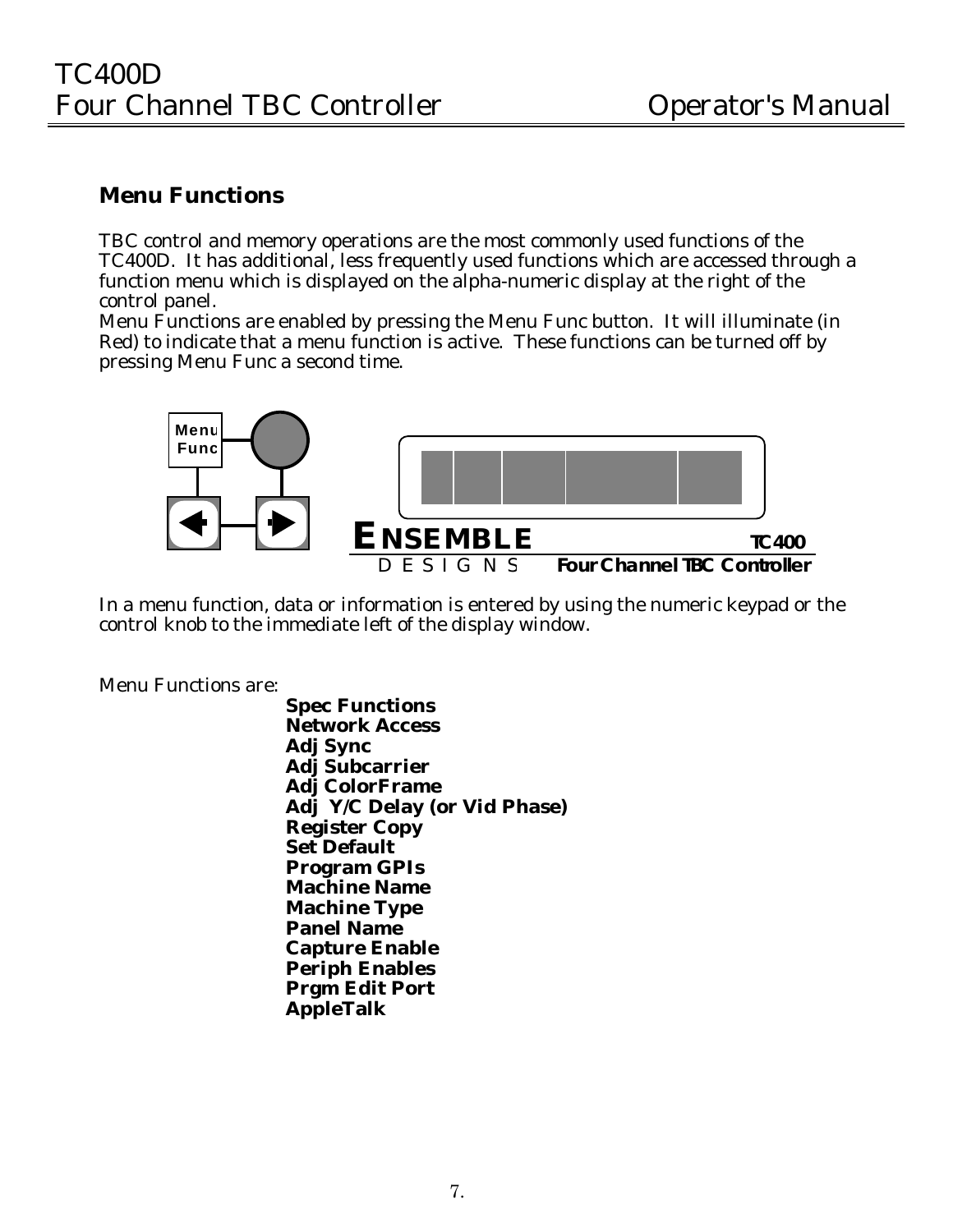Once selected by pressing ENT, the functions are used as follows:

### **Menu Functions Detail**

| <b>Spec Functions</b> | Special machine specific functions are accessed<br>through this menu. These functions are available only<br>as allowed by the VTR or TBC. The functions are:                                                                                                                                                                                                                                              |
|-----------------------|-----------------------------------------------------------------------------------------------------------------------------------------------------------------------------------------------------------------------------------------------------------------------------------------------------------------------------------------------------------------------------------------------------------|
|                       | <b>Frz Frame Cntl: The Freeze Frame (if available)</b><br>feature is turned on and off by pressing ENT.                                                                                                                                                                                                                                                                                                   |
|                       | Frz Field Cntl: Freeze Field (if available) is turned on<br>and off by pressing ENT.                                                                                                                                                                                                                                                                                                                      |
|                       | Bypass Cntl: The Bypass/Normal control (if available)<br>is controlled by pressing ENT.                                                                                                                                                                                                                                                                                                                   |
|                       | Note: These special functions are all turned off when<br>the TBC Select button is held down for more than one<br>second.                                                                                                                                                                                                                                                                                  |
| <b>Network Access</b> | Control of machines connected to other TC400Ds is<br>obtained through this menu. Different machines can<br>be assigned to any or all of the four TBC Select<br>buttons. See Appletalk Menu to set Node Addresses.                                                                                                                                                                                         |
|                       | Upon entering this menu, the current machine selec-<br>tion will be displayed on the top line of the display. If<br>it shows Local Cntl, then the current TBC Select button<br>has local control of the TBC or VTR that is physically<br>connected to the corresponding TBC control output. If<br>the display shows Rem Cntl, the TBC Select is assigned<br>to a machine connected to a different TC400D. |
|                       | To change from Local to Remote control, select Network<br>Access and press ENT. The TC400D will search the<br>network and, if there are other TC400Ds on the net,<br>will go to a display similar to the one below:                                                                                                                                                                                       |
|                       | Lcl Cntl: VTR 1<br><b>ENT</b> = Local Cntl                                                                                                                                                                                                                                                                                                                                                                |
|                       | Use the menu knob to scroll through an alphabetical<br>list of all available machines. The first entry in the list<br>is always Local Cntl, which allows returning the<br>TC400D channel to the local machine control.                                                                                                                                                                                    |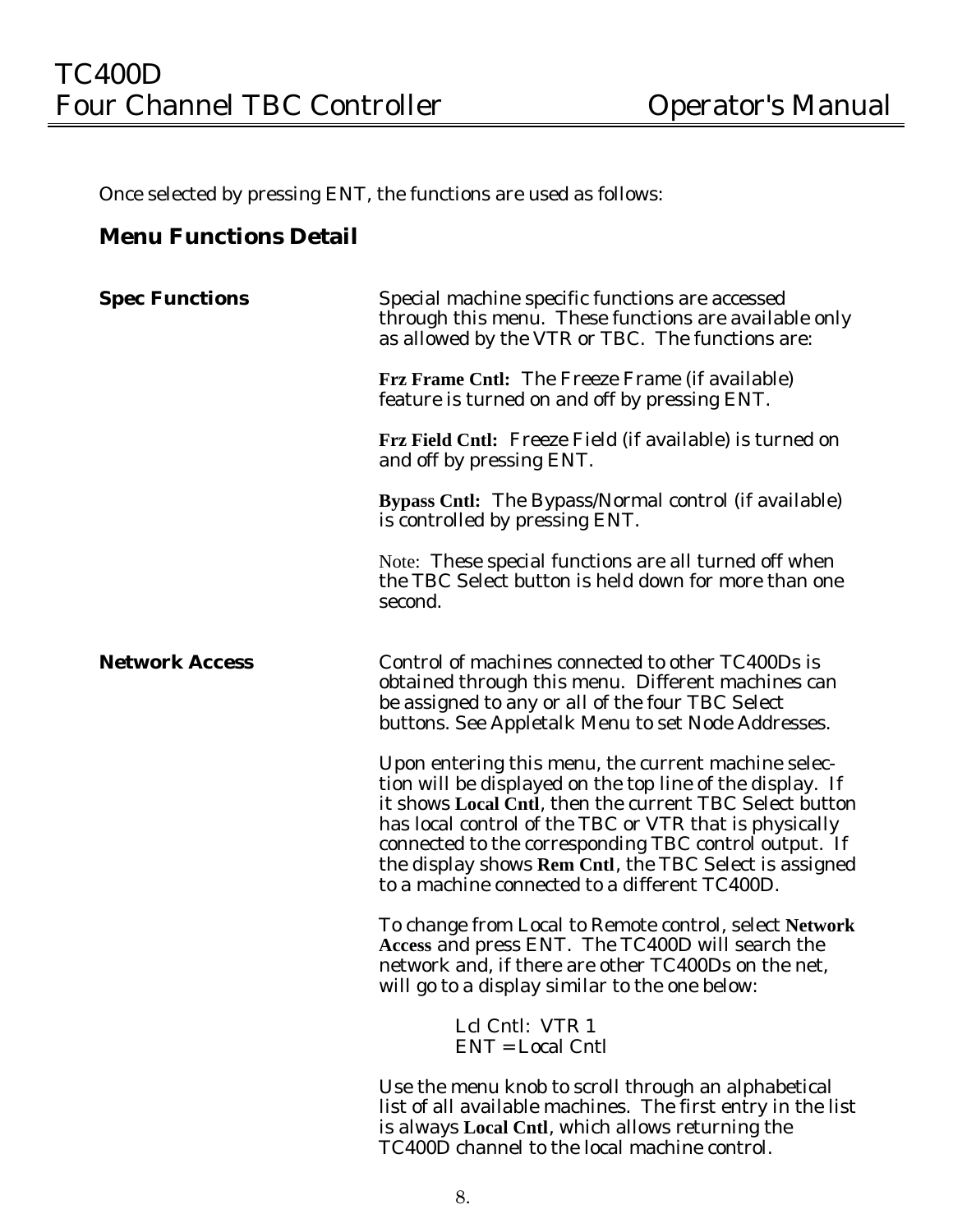**Network Access (con't)** The list of machine names is sorted alpha-numerically. To help search for a machine whose name contains a number, you can press one of the number buttons. This will forward the selected entry in the list to the next one whose name contains the digit that was pressed. This number button, or any other, may be repeatedly pressed to search for all occurances of names containing the desired digit. If no machine name on the network contains the selected digit, nothing will happen. At any time, turning the knob will scroll through the list from the current position.

> Once the desired machine is selected, press the ENT button to acquire it. If the machine isn't in use by another panel, the message **Remote Acquisition Successful** will be displayed. However if the machine is in use, you will see the message Channel In Use by **<Panel Name>** where **<Panel Name>** is the name of the panel that currently has access of this TBC Channel. At this point, the display will either return back to the machine list or go on to ask whether you want to capture this channel. If the **Capture Enable** for your panel is **Enabled**, then you are given the opportunity to capture the TBC channel away from the other panel that currently has control. Pressing ENT will release control from the other panel and capture control for this panel. However, this option is not available if **Capture Enable** for your panel is **Disabled.**

To return the TC400D back to local control of the machine physically connected to that port of the TC400D, go to the **Network Access** menu and select **Local Cntl**.

**Adj Sync** The Sync Timing (sometimes referred to as Horizontal Phase) of the selected VTR output is adjusted using this function. The adjustment is made with the Menu Knob. The relative position of the control within the total range of adjustment is displayed by a vertical bar on the lower line of the menu display. The actual range of horizontal adjustment that is available is dependent upon the type of machine being used.

> Extremely fine adjustment of Sync Timing can be made with the Right and Left Arrow Buttons.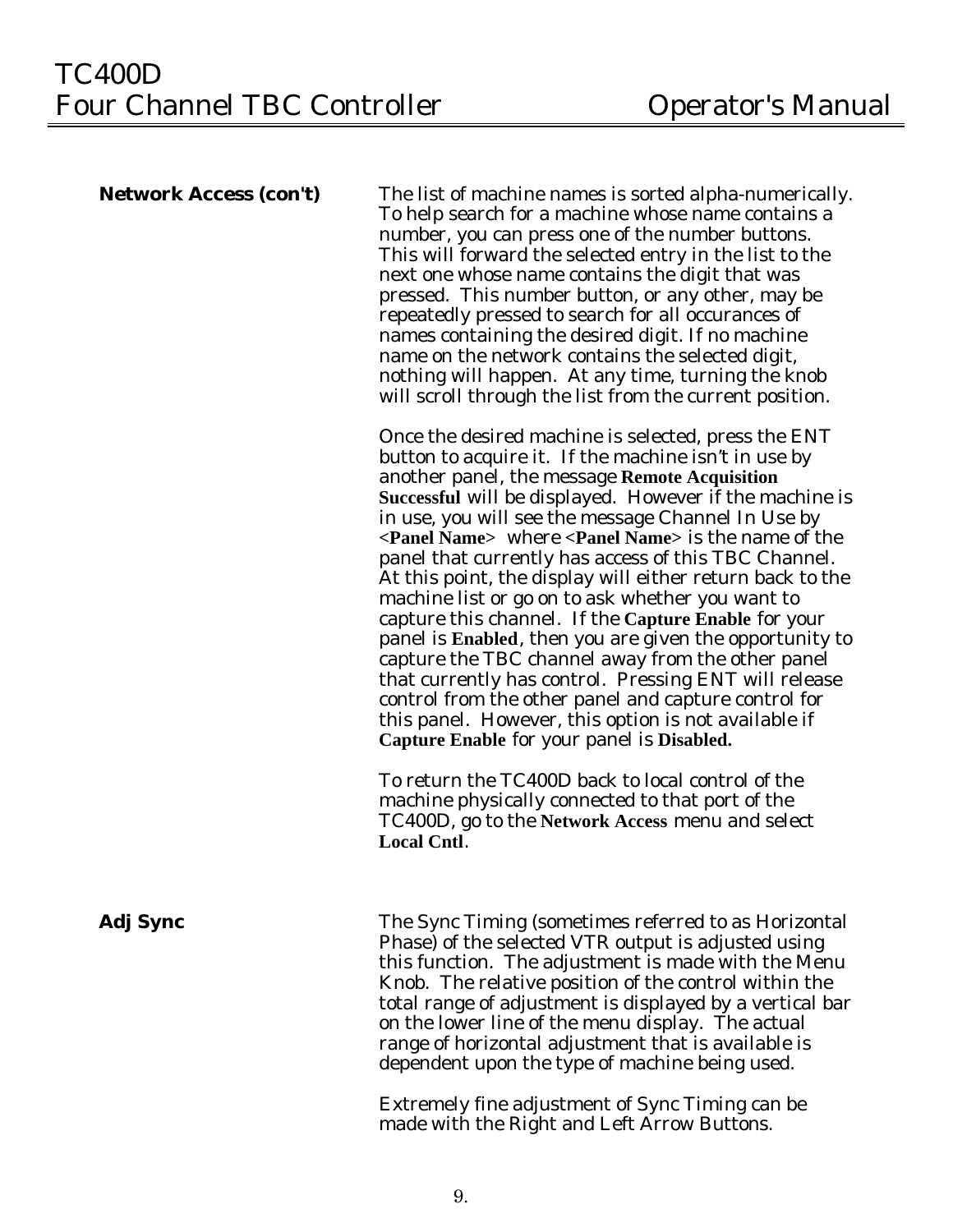| Adj Sync (con't)      | They will move Sync Timing in the smallest possible<br>increment. (See note below).                                                                                                                                                                                                                                                                                                                                                                                                                                                                                                                                                                                                                   |
|-----------------------|-------------------------------------------------------------------------------------------------------------------------------------------------------------------------------------------------------------------------------------------------------------------------------------------------------------------------------------------------------------------------------------------------------------------------------------------------------------------------------------------------------------------------------------------------------------------------------------------------------------------------------------------------------------------------------------------------------|
|                       | Once the Sync Timing of the machine has been set it<br>can stored in non-volatile memory in one of the five<br>default memories. This is done in the Set Default<br>portion of the menu.                                                                                                                                                                                                                                                                                                                                                                                                                                                                                                              |
|                       | Note: There are differences between different TBCs<br>and VTRs in the way the sync timing adjustment will<br>appear. With some machines the control will be<br>smoothly adjustable, allowing you to set the horizontal<br>phase to any value you wish. On other machines the<br>sync timing will change in small increments. This is<br>perfectly normal and in all cases the TC400D will<br>provide the same type of adjustment that is found on<br>the machine's own control panel. However, the<br>continuous rotation controls on the TC400D may<br>provide a smoother, or more exact feel to the control.                                                                                        |
| <b>Adj Subcarrier</b> | This function is used to adjust the Subcarrier Phase or<br>system timing of the selected TBC or VTR. The<br>adjustment is made with the menu knob. It is used, in<br>conjunction with the Sync Timing adjustment, to<br>properly time the VTR into a production switcher. The<br>relative value of the Subcarrier Phase adjustment will<br>be displayed on the lower row of the menu display.                                                                                                                                                                                                                                                                                                         |
|                       | Extremely fine adjustment of Subcarrier Phase can be<br>made with the Right and Left Arrow Buttons, just as<br>with Sync Timing.                                                                                                                                                                                                                                                                                                                                                                                                                                                                                                                                                                      |
|                       | Subcarrier Phase is saved to non-volatile memory<br>using the Set Default function.                                                                                                                                                                                                                                                                                                                                                                                                                                                                                                                                                                                                                   |
|                       | Note: Like Sync Timing, the Subcarrier timing<br>adjustment is dependent on the method in which this<br>adjustment is made on the machine itself. On some<br>VTRs and TBCs, subcarrier timing is adjusted by a<br>combination of a switch, which determines a coarse<br>setting of the parameter, and a rotary control which<br>provides a fine adjustment. The TC400D combines<br>these two adjustments into a single rotary control<br>which will appear to have several overlapping ranges.<br>It may be possible to find two settings of the control<br>which both produce the desired subcarrier phase. In<br>this case the adjustment which is farthest from a<br>discontinuity should be used. |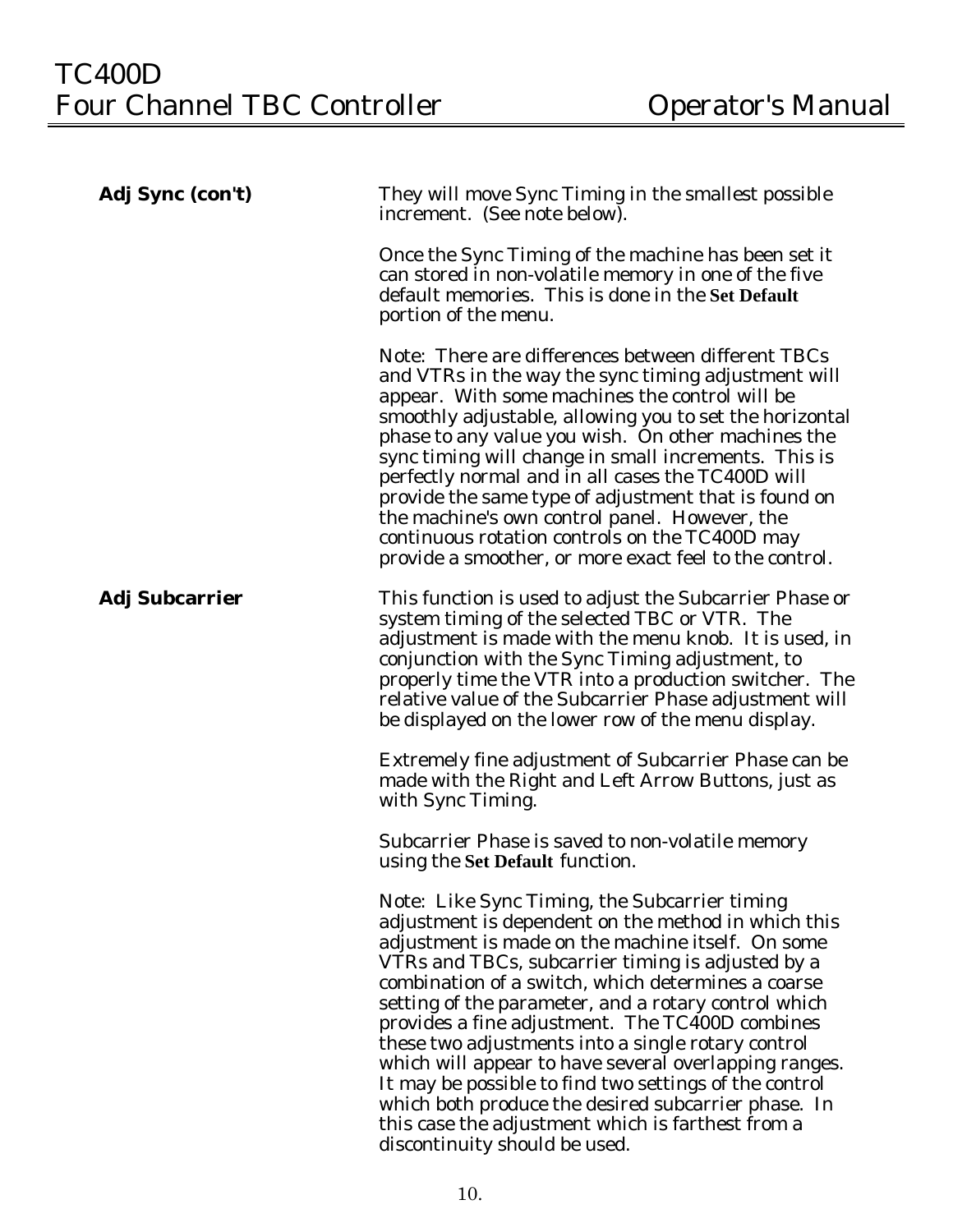| <b>Adj ColorFrame</b>                     | The playback color framing of certain 1" Type C VTRs<br>can be adjusted using the Adj ColorFrame menu. This<br>also corresponds to the 'Edit Ready Cal' adjustment on<br>Ampex VTRs. The adjustment of the selected machine<br>is made using the Menu Knob.                                                                                                                                  |
|-------------------------------------------|----------------------------------------------------------------------------------------------------------------------------------------------------------------------------------------------------------------------------------------------------------------------------------------------------------------------------------------------------------------------------------------------|
|                                           | While adjusting color framing the top line of the menu<br>display will show OK when the VTR is returning an<br>indication of proper color frame to the TC400D. This<br>indication corresponds to the PB Colorframe OK indi-<br>cator on Sony VTRs and the Edit Ready indicator on<br>Ampex VTRs. In addition, the display will show 'INV'<br>when the Invert condition exists on Ampex VTRs. |
|                                           | This adjustment is saved to non-volatile memory with<br>the Save Default menu function.                                                                                                                                                                                                                                                                                                      |
| Adj Y/C Delay<br>or<br><b>Video Phase</b> | The Luminance/Chrominance Delay (Y/C Delay) can<br>be adjusted on certain Sony Betacam models and some<br>other VTRs and TBCs. The adjustment of the selected<br>machine is made using the Menu Knob.                                                                                                                                                                                        |
|                                           | Video Phase can be adjusted on some D2 and D3 VTRs<br>using the Menu Knob.                                                                                                                                                                                                                                                                                                                   |
|                                           | Either Video Phase or Y/C Delay will be available in the<br>menu choices, depending on what Machine Type has<br>been selected for that channel.                                                                                                                                                                                                                                              |
|                                           | This adjustment is saved to non-volatile memory with<br>the Set Default menu function.                                                                                                                                                                                                                                                                                                       |
| <b>Register Copy</b>                      | The Register Copy feature allows an individual register<br>or range of registers to be copied from a source channel<br>to the currently selected (destination) channel. In<br>addition, by selecting the special Register 0, the<br>current settings may also be copied.                                                                                                                     |
|                                           | To copy registers, first select the channel you wish to<br>copy registers to. The current TBC Channel is always<br>the destination for Register Copy. Then, choose the<br><b>Register Copy menu and press ENT.</b>                                                                                                                                                                           |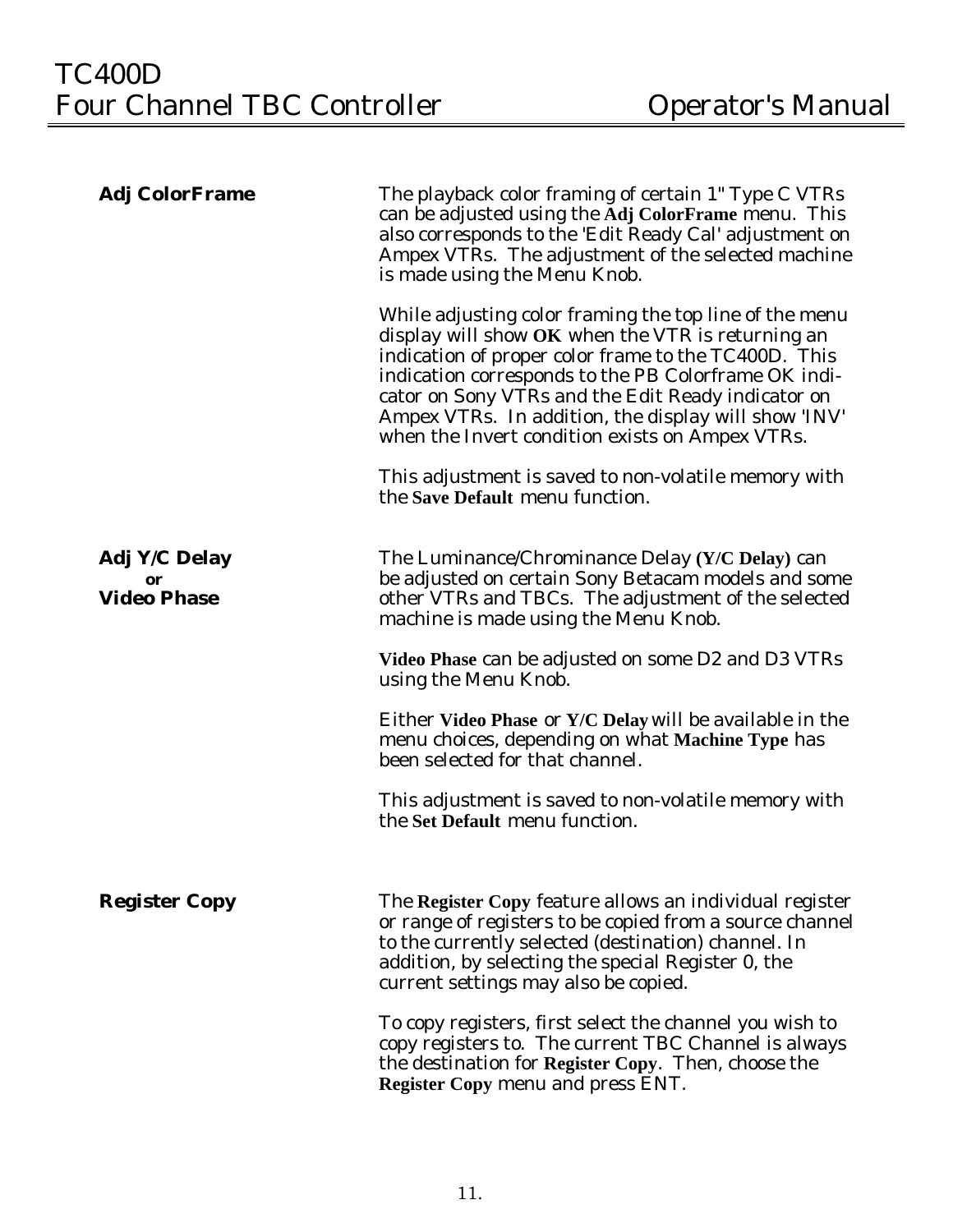**Register Copy (con't)** Assuming channel 1 is the selected channel, you will see the following display:

Copy to Ch 1 Reg ??

Using either the menu knob or the number buttons, select the first destination register you wish to copy to. Valid registers range from 1 to 99. A special register number, 0, may also be used, which will copy data to the current channel settings. Press ENT to continue. At any time, you can quit the Register Copy selection menu by either pressing the MENU FUNC button or selecting another channel or function. In this example, we've entered register 62 to be the first register to copy to. After pressing ENT, the display goes on to the next step:

> Copy to Ch 1 Reg 62 from Ch ?

Now enter the source channel, from 1 to 4. Press ENT to continue and the display will then look like below (here we are using channel 2 for the source channel):

> Copy to Ch 1 Reg 62 from Ch 2 Reg ??

Then we enter the first source register number. Once again, register 0 can be used to use the current settings of the source channel. For this example, use register 50 and, after pressing ENT, we see the next display:

> Copy to Ch 1 Reg 62 from Ch 2 Reg 50-??

Finally we select the ending source register. Note that this register must be larger than, or the same as the first source register. In addition, a range of only 38 registers can be copied in this example because the destination starts at 62, so the highest number that can be entered in this case is 87, as a larger number would exceed the 99th register of the destination channel.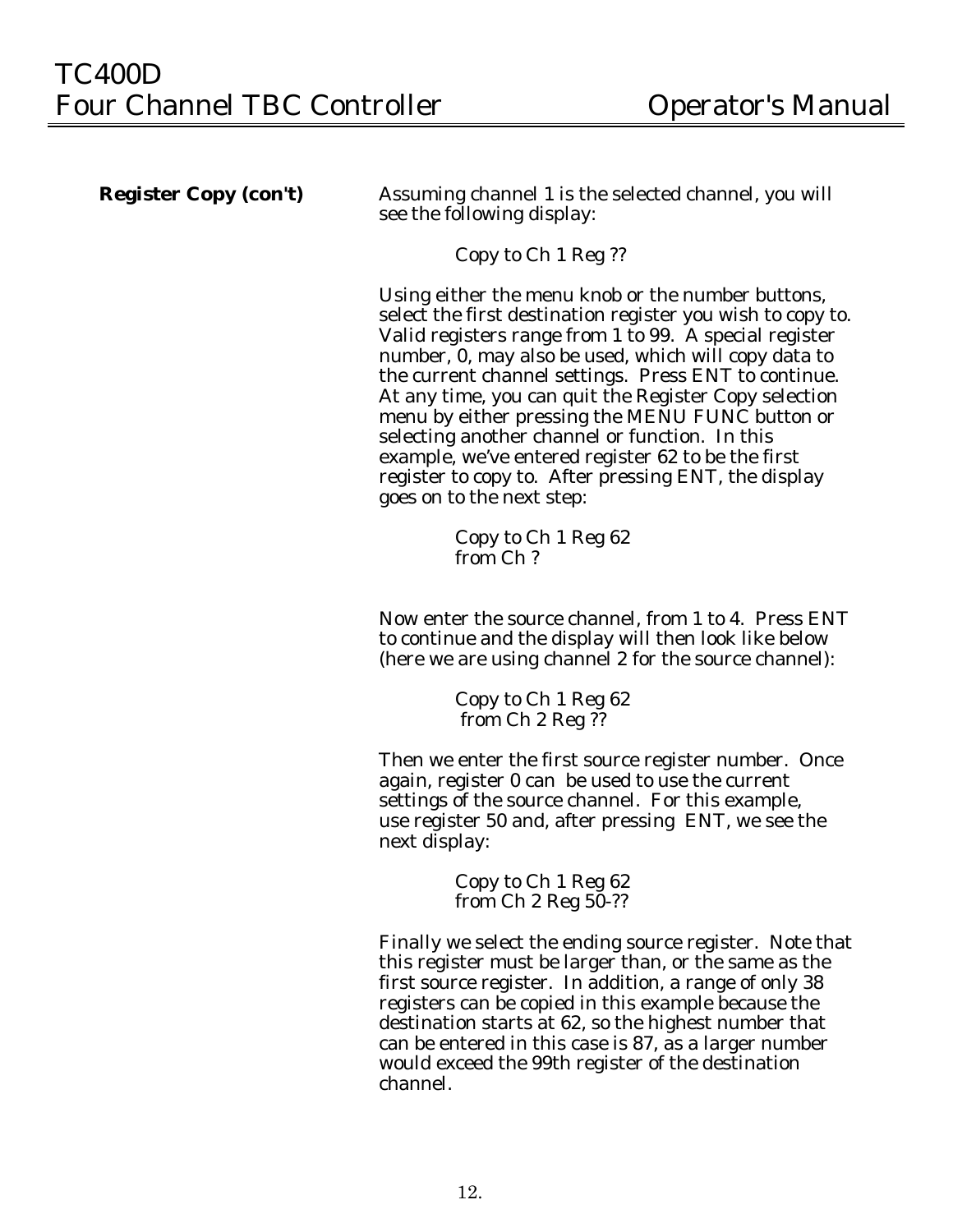| <b>Register Copy (con't)</b> | For this example, we want to copy 10 registers, so we<br>enter 59 and then press ENT.                                                                                                                                                                                                                                                                                                                                                         |
|------------------------------|-----------------------------------------------------------------------------------------------------------------------------------------------------------------------------------------------------------------------------------------------------------------------------------------------------------------------------------------------------------------------------------------------------------------------------------------------|
|                              | $ENT = Copy Ch 1 Reg 62$<br>from $Ch$ 2 Reg 50-59                                                                                                                                                                                                                                                                                                                                                                                             |
|                              | This displays a final confirmation before the registers<br>are copied. Pressing ENT at this point will start the<br>register copy, which can take up to a few seconds if<br>copying all registers to or from a remote channel.<br>When the Register Copy is done, the menu function is<br>dropped and the display returns to normal. If there is<br>a problem, such as loss of the network connection, an<br>error message will be displayed. |
|                              | All destination registers (62 to 71 in the example<br>above) will be copied with the registers from the source<br>(50 to 59), even if the source register is empty. If the<br>range of destination registers included register 0, then<br>the current setting will be updated immediately with<br>whatever source register was chosen as the first<br>register.                                                                               |
| <b>Set Default</b>           | There are five default settings for each TBC channel in<br>the TC400D. They must be saved, as described in this<br>section, in order to be stored in nonvolatile memory.                                                                                                                                                                                                                                                                      |
|                              | The current default settings are automatically recalled<br>when the unit is turned on and can also be recalled<br>when any of the four TBC Select buttons are pressed<br>and held for 2 seconds. The default settings affect<br>Video, Chroma, Setup, Hue, Transition Rate, and all<br>the timing adjustments.                                                                                                                                |
|                              | Set Default allows for changing the current default<br>setting number and saving new setting values.<br>Selecting the Set Default menu results in the display<br>as shown below:                                                                                                                                                                                                                                                              |
|                              | Default Settings $= 1$<br>$ENT = Setting 1 >$                                                                                                                                                                                                                                                                                                                                                                                                 |
|                              | There are five Default Settings to choose from. To<br>change to a different setting, either push button 1<br>through 5 or turn the Menu Func knob, then push<br>ENT to activate the new setting, which will also recall<br>that setting.                                                                                                                                                                                                      |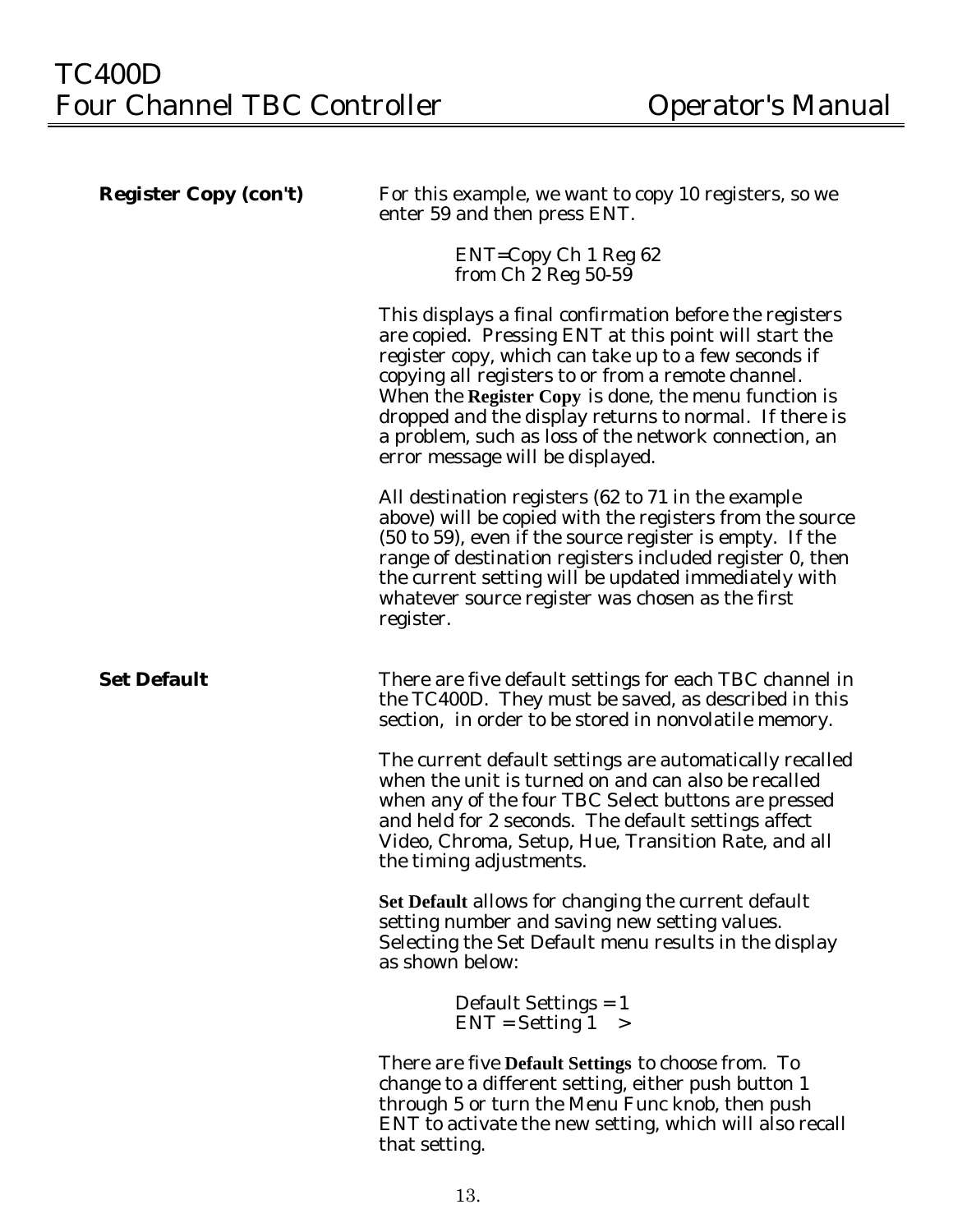| <b>Set Default (con't)</b> | Pressing the right arrow from this menu will bring up<br>the menu as shown below:                                                                                                                                                                  |  |
|----------------------------|----------------------------------------------------------------------------------------------------------------------------------------------------------------------------------------------------------------------------------------------------|--|
|                            | <b>Press ENT</b> to save<br>< Default Setting 1                                                                                                                                                                                                    |  |
|                            | To save a new Default Setting, select a setting number<br>and press ENT. The current Video, Chroma, Setup,<br>Hue, Transition Rate, and timing parameters will be<br>saved in that Default Setting and that setting number<br>will become current. |  |
|                            | All five Default Settings and the current setting number<br>for each of the four TBC channels are automatically<br>saved in non-volatile backup memory, no extra steps<br>are required.                                                            |  |
| <b>Program GPIs</b>        | The TC400D is equipped with 8 GPI inputs. GPIs 1<br>through 4 are dedicated to providing remote control of<br>the TBC Select function. GPIs 5 through 8 are<br>programmed using this function.                                                     |  |
|                            | After entering the Program GPI function, the display<br>prompts for the GPI you wish to program. Press 5, 6,<br>7, or 8 to select the GPI input.                                                                                                   |  |
|                            | Next the display prompts for the TBC control channel<br>you wish to control with this GPI. Press 1, 2, 3, or 4.                                                                                                                                    |  |
|                            | The desired function for the selected GPI input is<br>chosen by scrolling through the list of functions with<br>the Left and Right Arrow keys, followed by ENT. The<br>choices are:                                                                |  |
|                            | Restore Reg: This will assign the GPI to perform a<br>Restore Register operation on the chosen TBC.<br>Following selection of this function the display will<br>prompt for the register number. Key in the register<br>number and then press ENT.  |  |
|                            | Frz Frame Tgl: This will cause the Freeze Frame<br>control of the TBC (if available) to toggle between on<br>and off each time the GPI is activated.                                                                                               |  |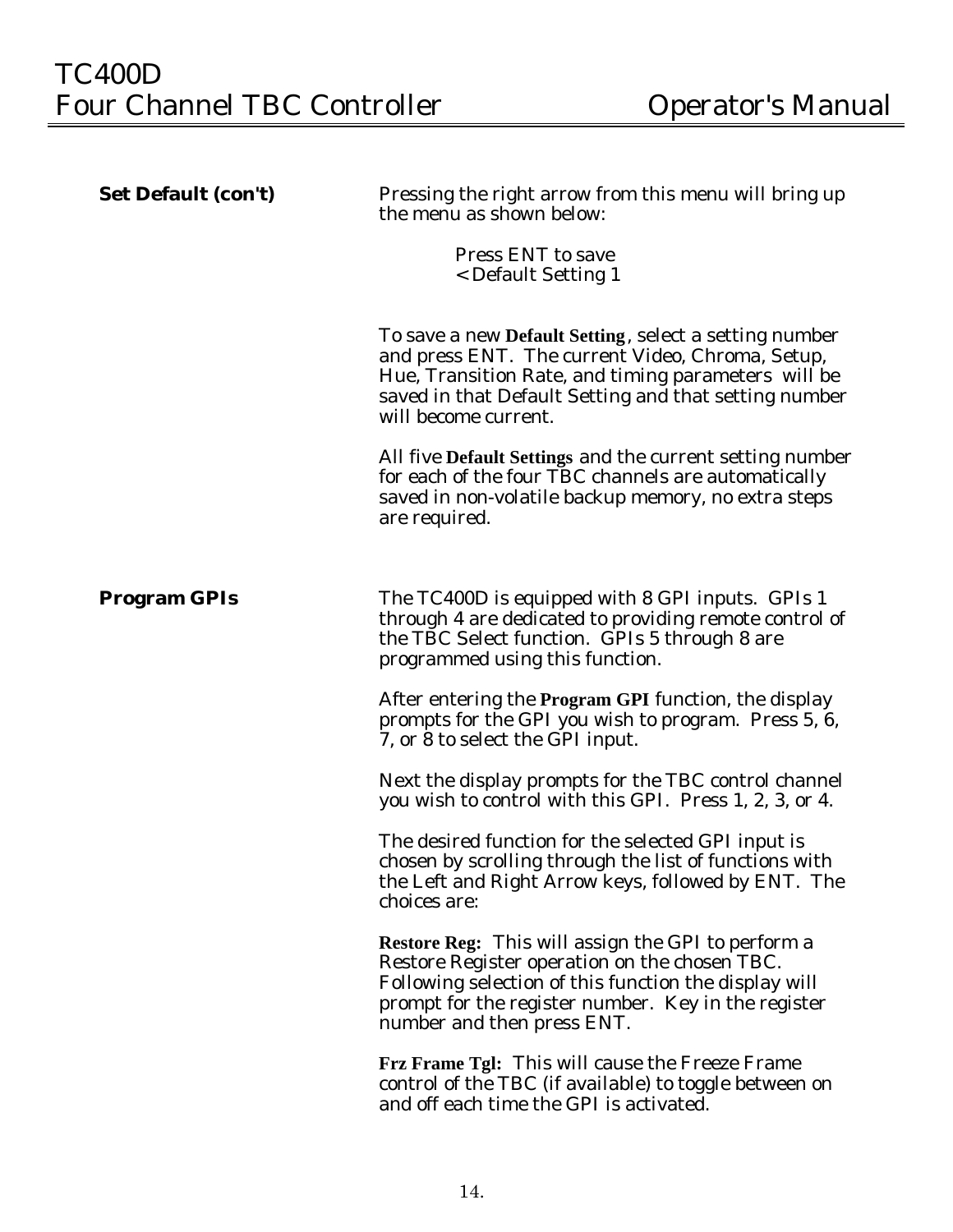| <b>Program GPIs (con't)</b> | Frz Frame On: This will force Freeze Frame on<br>regardless of its current state.                                                                                                                                                                                                                                                                                                                                                                                                                                                                                                                                                           |  |
|-----------------------------|---------------------------------------------------------------------------------------------------------------------------------------------------------------------------------------------------------------------------------------------------------------------------------------------------------------------------------------------------------------------------------------------------------------------------------------------------------------------------------------------------------------------------------------------------------------------------------------------------------------------------------------------|--|
|                             | Frz Frame Off: This will force Freeze Frame off<br>regardless of its current state.                                                                                                                                                                                                                                                                                                                                                                                                                                                                                                                                                         |  |
|                             | Frz Field Tgl, Frz Field On, Frz Field Off: These are<br>identical to the corresponding freeze frame functions.                                                                                                                                                                                                                                                                                                                                                                                                                                                                                                                             |  |
|                             | When the programming is complete, press Menu Func<br>to return to normal operation.                                                                                                                                                                                                                                                                                                                                                                                                                                                                                                                                                         |  |
| <b>Machine Name</b>         | Each VTR/TBC connected to the TC400D must have<br>a unique Machine Name of up to 10 characters. These<br>names may include letters, numbers, and other special<br>characters. The only restriction is that the name must<br>be unique from any other machine on the network.<br>Initially, the names are set to VTR 1, VTR 2, VTR 3,<br>and VTR 4. One use for these names is for identifi-<br>cation when acquiring remote channels via Network<br>Access. Refer to Network Access for more information.                                                                                                                                   |  |
|                             | Each VTR or TBC must be assigned a unique name in<br>order for the LAN access feature to work properly.<br>When the Machine Name is changed the TC400D will<br>check on the network to ensure that it does not<br>duplicate a name used elsewhere. If there is a conflict<br>a message will be presented requesting that a different<br>name be used. If no duplicate is found, the new name<br>will take effect immediately. An unused TBC control<br>port of a TC400D can be given a Machine Name of VTR<br>0 which will caused the port to be shown as "No<br>Machine Assigned". The name VTR 0 can be used<br>repeatedly in a facility. |  |
|                             | To change a name, choose the Machine Name menu and<br>press ENT. The current machine name is shown on<br>the top line and the new name, which is initially the<br>same, is shown on the bottom line. Use the menu knob<br>and the left/right arrow buttons to change the name.<br>The knob selects the letter for the current character<br>indicated by the cursor and the arrow buttons select<br>the current character by moving the cursor to the left<br>or right.                                                                                                                                                                      |  |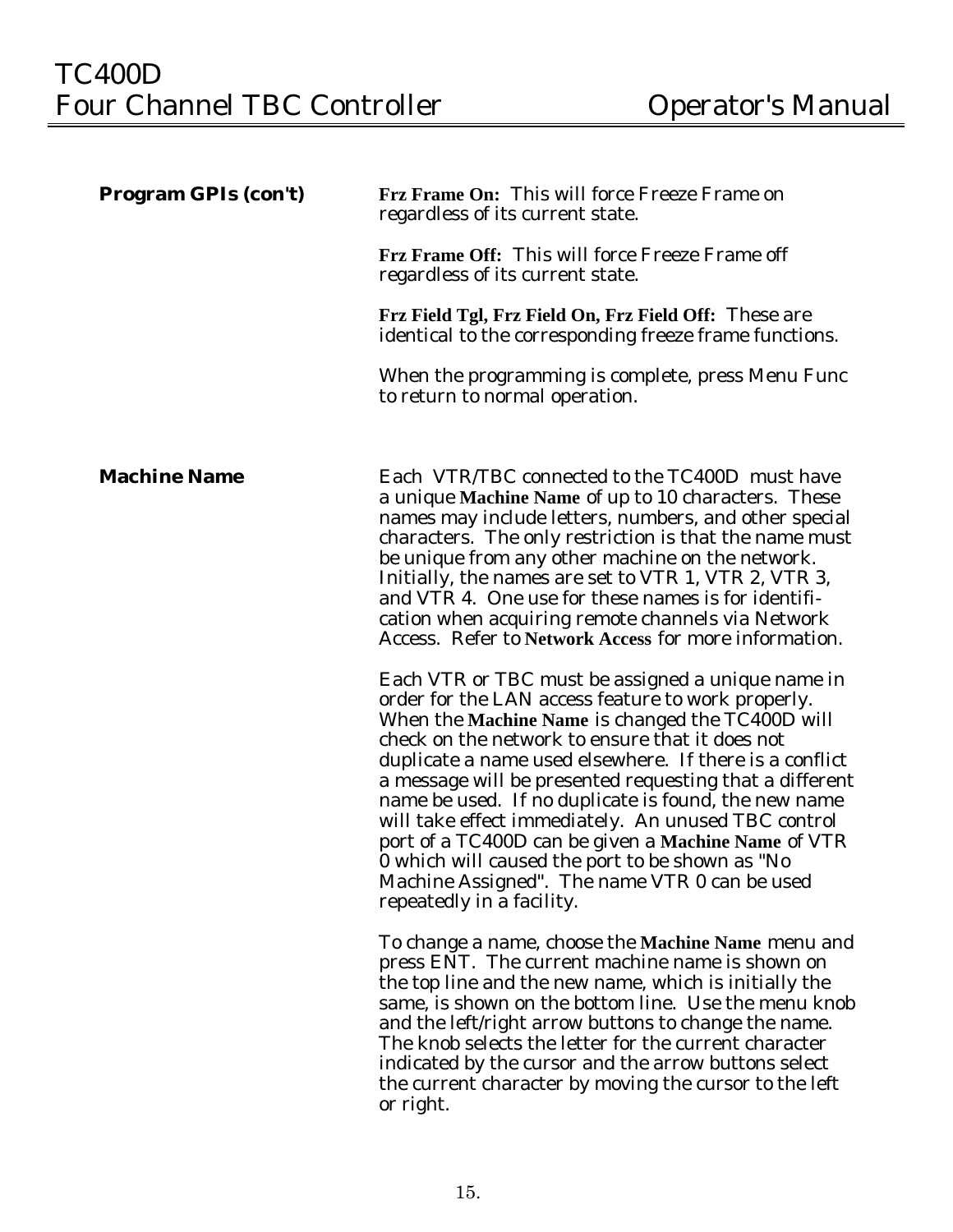| <b>Machine Name (con't)</b> | In addition, the number buttons may be used<br>as a short cut to enter a digit for the current character<br>and the CLR button may be used to enter a space<br>character.                                                                                                                                                                                                                                                                                                                |  |
|-----------------------------|------------------------------------------------------------------------------------------------------------------------------------------------------------------------------------------------------------------------------------------------------------------------------------------------------------------------------------------------------------------------------------------------------------------------------------------------------------------------------------------|--|
|                             | $Name = VTR 1$<br>$ENT = DigBeta 12$                                                                                                                                                                                                                                                                                                                                                                                                                                                     |  |
|                             | After the new name has been entered, press the ENT<br>button. The name will be registered on the network<br>and, if the new name doesn't already exist, it will be<br>stored for that channel. If the name does exist, a<br>warning message will appear and you'll need to choose<br>another name.                                                                                                                                                                                       |  |
|                             | Once the name is set, it is saved in non-volatile<br>memory. The next time the TC400D is turned on, this<br>name will be checked on the network. If at that time a<br>second machine with the same name exists, the name<br>will not be displayed for that channel, but instead<br>dashes will be shown where the name should be.<br>If this happens, the channel is still active, but not<br>available on the network - be sure to rename it as soon<br>as possible with a unique name. |  |
| <b>Machine Type</b>         | The TC400D is capable of controlling the proc amp<br>functions of many different VTRs and TBCs. In order<br>to properly control machines from different manu-<br>facturers, each control channel of the TC400D must be<br>programmed with the name of the manufacturer.                                                                                                                                                                                                                  |  |
|                             | This function allows selection of the manufacturer or<br>type of TBC/VTR connected to the selected channel.<br>The top line of the menu shows the current machine<br>type assigned to that channel. Turn the Menu Knob to<br>scroll through the choices of machine types. Press<br>ENT to confirm your selection.                                                                                                                                                                        |  |
| <b>Panel Name</b>           | Each TC400D panel (and CP10 panel) has a name of<br>up to 14 characters. Initially, the name is set to TC400<br>Panel. One use for this name is for identification when<br>acquiring remote channels via Network Access. If<br>another panel, or even the same one, attempts to<br>acquire a channel that's already in use, a message is                                                                                                                                                 |  |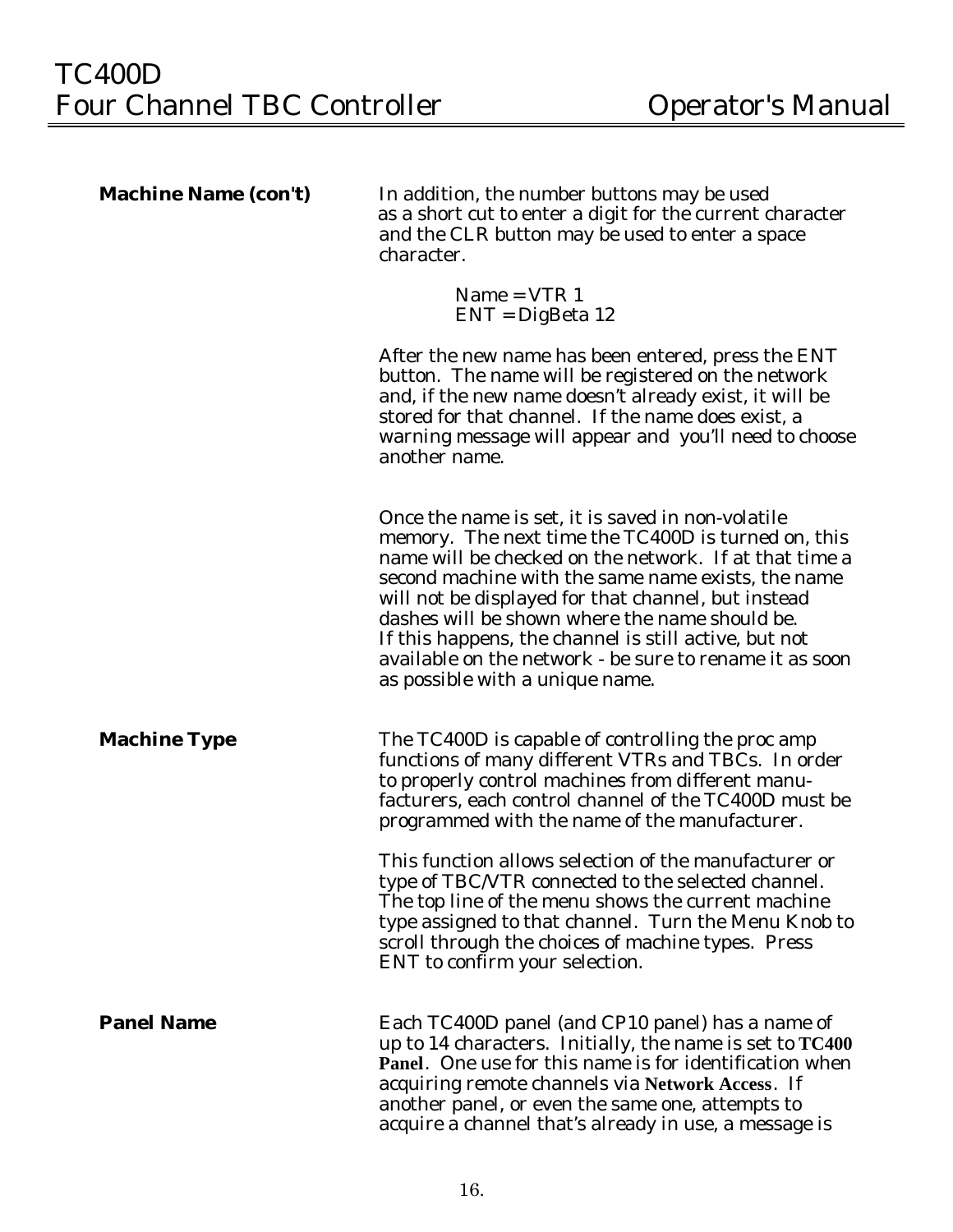**Panel Name (con't) displayed showing the panel that currently controls** that channel. Refer to **Network Access** for more information.

> To view and set the **Panel Name**, select the **Panel Name** menu. The current panel name is shown on the top line and the new name, which is initially the same, is shown on the bottom line. Use the menu knob and the left/right arrow buttons to change the name. The knob selects the letter for the current character as indicated by the cursor and the arrow buttons select the current character by moving the cursor left or right.

> In addition, the number buttons may be used as a short cut to enter a digit for the current character and the CLR button may be used to enter a space character.

> > Name = TC400 Panel ENT = Edit Suite 4

When the new name is set as desired, press the ENT button. The name will be checked for any duplicate panel names on the network and if one is found, a warning message will appear and the name change will not take place. If the new name is unique, then it is saved in non-volatile memory and will be used to identify that panel.

When the panel is turned on, it checks the network for duplicate panel names. If one is found at that time, the name is temporarily changed by adding a number after then name to insure its uniqueness. Be sure to name all panels when they're initially installed on the network (after the network connections have been made).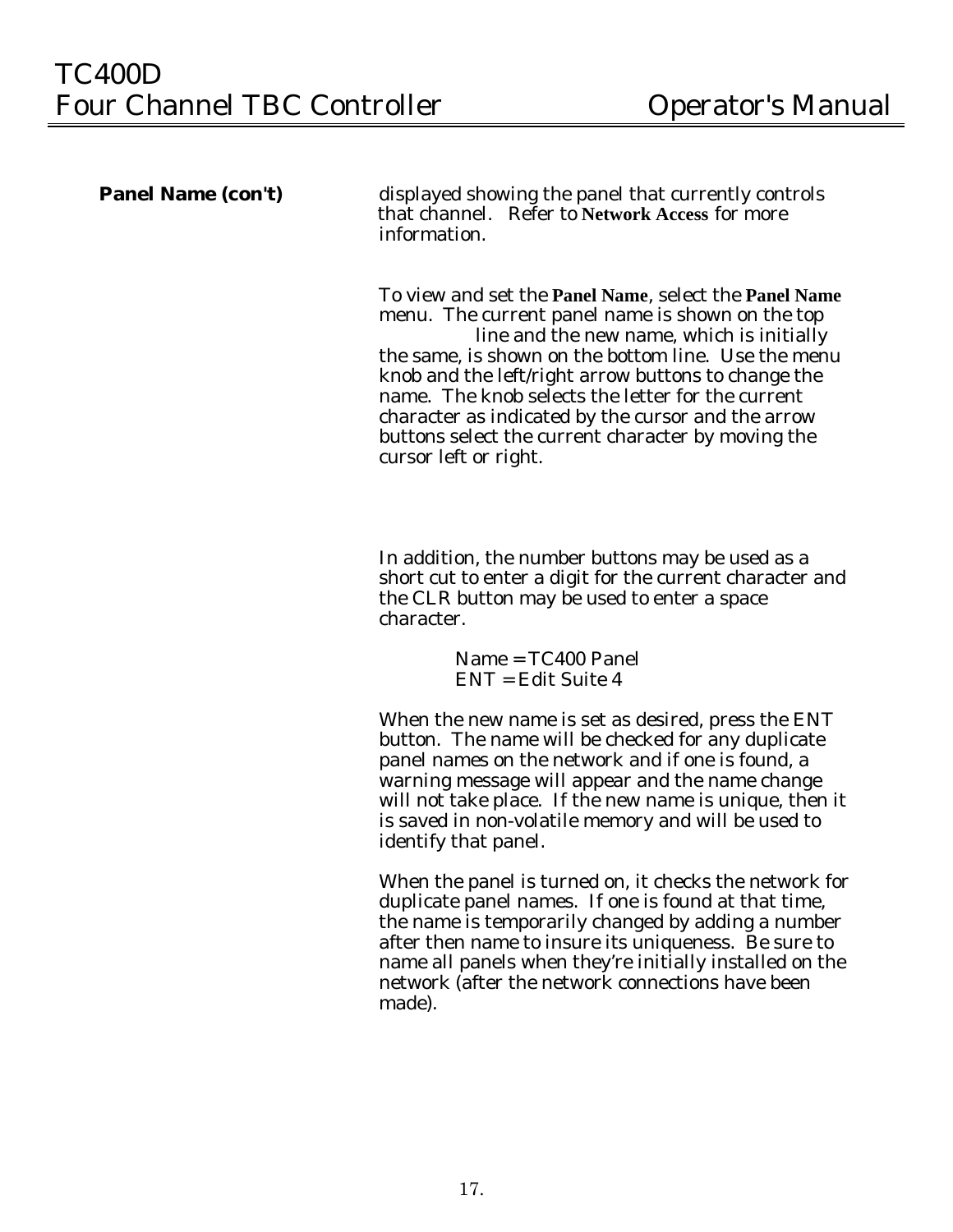| <b>Capture Enable</b> | When attempting to acquire a channel in Network<br>Access, a panel may override existing control from<br>another panel by capturing the requested channel.<br>Refer to Network Access for more information.                                                                                                                    |
|-----------------------|--------------------------------------------------------------------------------------------------------------------------------------------------------------------------------------------------------------------------------------------------------------------------------------------------------------------------------|
|                       | This ability to capture a channel is set for the panel in<br>the Capture Enable menu. The Capture can be either<br>enabled or disabled by selecting the menu and turning<br>the menu knob to the desired setting (or pressing 0<br>Disable or 1 for Enable) and pressing ENT. This<br>setting is saved in non-volatile memory. |
| <b>Periph Enables</b> | The TC400D can be connected as a peripheral device<br>to the E-MEM® system of a GVG Model 200 Production<br>Switcher. This connection is made using the 9pin<br>D-sub Editor port on the rear of the TC400D.                                                                                                                   |
|                       | Two functions are available. The first is E-MEM<br>Learn on the Model 200in which a TC400D register is<br>learned to the same Model 200 register number. The<br>other function is E-MEM Recall in which a previously<br>learned E-MEM register is Recalled and the TC400D<br>Recalls the same register number.                 |
|                       | Note: The Editor port must be programmed for GVG<br>200 Peripheral operation in the Pgm Edit Port<br>function.                                                                                                                                                                                                                 |
|                       | The Periph Enables menu function is used to program<br>the peripheral address and to enable/disable<br>peripheral operation for the selected channel.                                                                                                                                                                          |
|                       | Use the Left and Right Arrow buttons to move<br>between the two selections listed below.                                                                                                                                                                                                                                       |
|                       | <b>Periph Address:</b> This address is used to determine if<br>the peripheral message from the GVG 200 is intended<br>for this channel. There are 24 different addresses,<br>numbered 0 through 23. Use the menu knob to select<br>the desired address.                                                                        |
|                       | Peripheral operation of each of the four TBC channels<br>in the TC400D is completely independent. Each<br>channel can be given a different address if desired.                                                                                                                                                                 |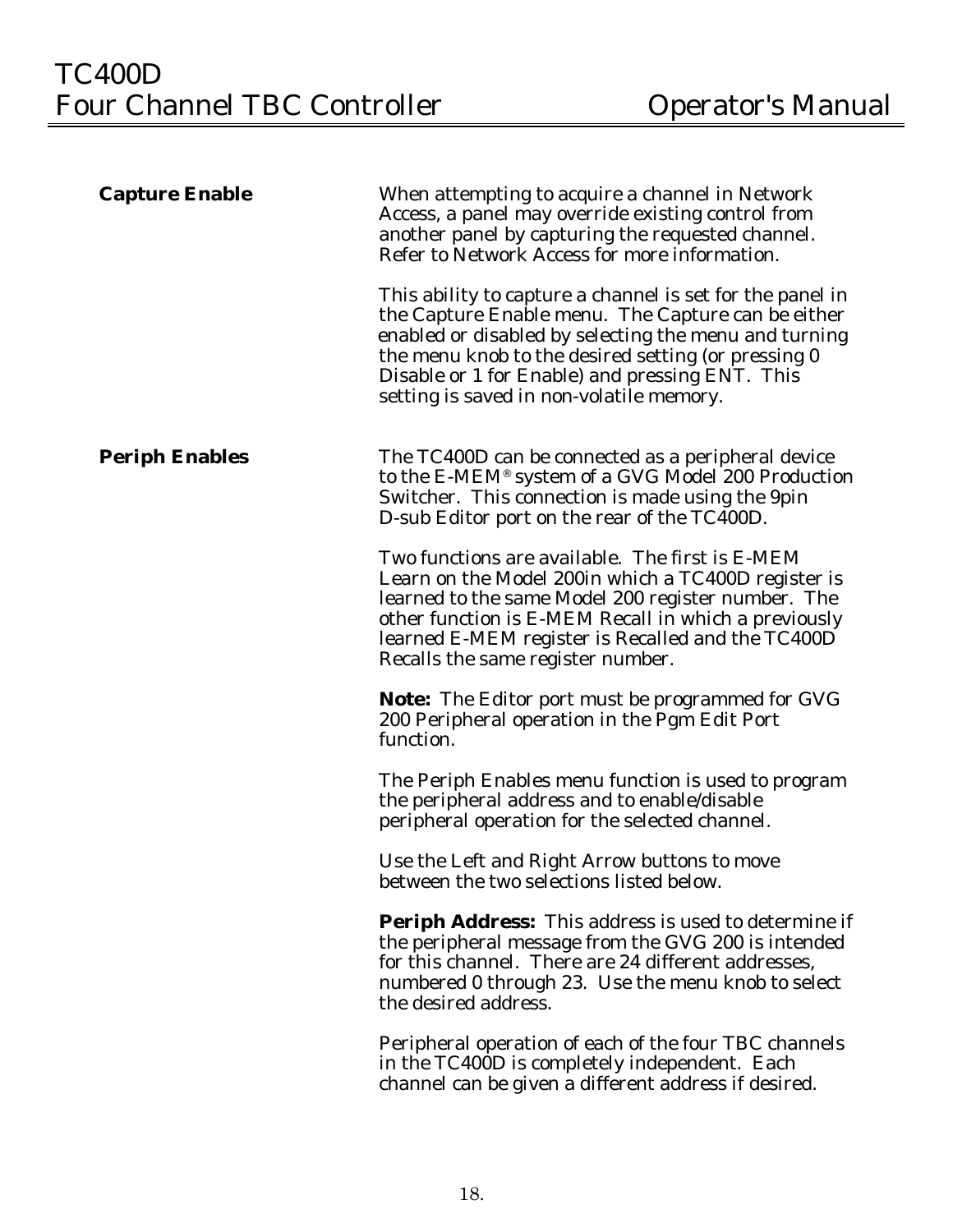| <b>Periph Enables (con't)</b> | <b>Periph Enable:</b> In order for the TC400D channel to<br>respond to the peripheral message, it must have<br>peripheral operation enabled. While in this selection,<br>rotate the Menu Knob to display either 'On' or 'Off' as<br>desired.                                                                                                                  |
|-------------------------------|---------------------------------------------------------------------------------------------------------------------------------------------------------------------------------------------------------------------------------------------------------------------------------------------------------------------------------------------------------------|
| <b>Pgm Edit Port</b>          | Operation of the Editor port located on the rear of the<br>TC400D is programmed using this function. This<br>programming consists of three parameters: Edit Port<br>Mode, Edit Port Baud Rate, and Edit Port Parity. Use<br>the Left and Right Arrow keys to move between these<br>parameters.                                                                |
|                               | <b>Edit Port Mode:</b> The TC400D can currently be<br>programmed to respond to protocols: GVG 200<br>Peripheral, GVG Editor ESP-1, Sony BVE-9100, and<br>LINC Peripheral. The Edit Port can also be set to<br>"off". Selection of the desired protocol is made using<br>the Menu Knob.                                                                        |
|                               | The GVG 200 Peripheral protocol is used exclusively<br>with Grass Valley Group Model 200 series production<br>switchers.                                                                                                                                                                                                                                      |
| <b>Edit Port</b>              | The GVG Editor ESP-1 protocol supports operation<br>with Grass Valley Group editing systems which are<br>equipped with Version 5.0 (or later) software. ESP-1<br>is also used with Axial, Ampex, CMX Omni, Calaway<br>and Paltex. Other editor manufacturers support this<br>protocol which allows the TC400D and CP10 to work<br>with their editing systems. |
|                               | The Sony BVE-9100 protocol supports operation with<br>Sony editors that are equipped with the BKE-9013<br>color corrector card.                                                                                                                                                                                                                               |
|                               | LINC protocal enables control of the TC400D through<br>the front panel of an Abekas switcher.                                                                                                                                                                                                                                                                 |
|                               | New editor interfaces are in development. Please<br>contact Ensemble Designs for up to date information<br>for your specific editor.                                                                                                                                                                                                                          |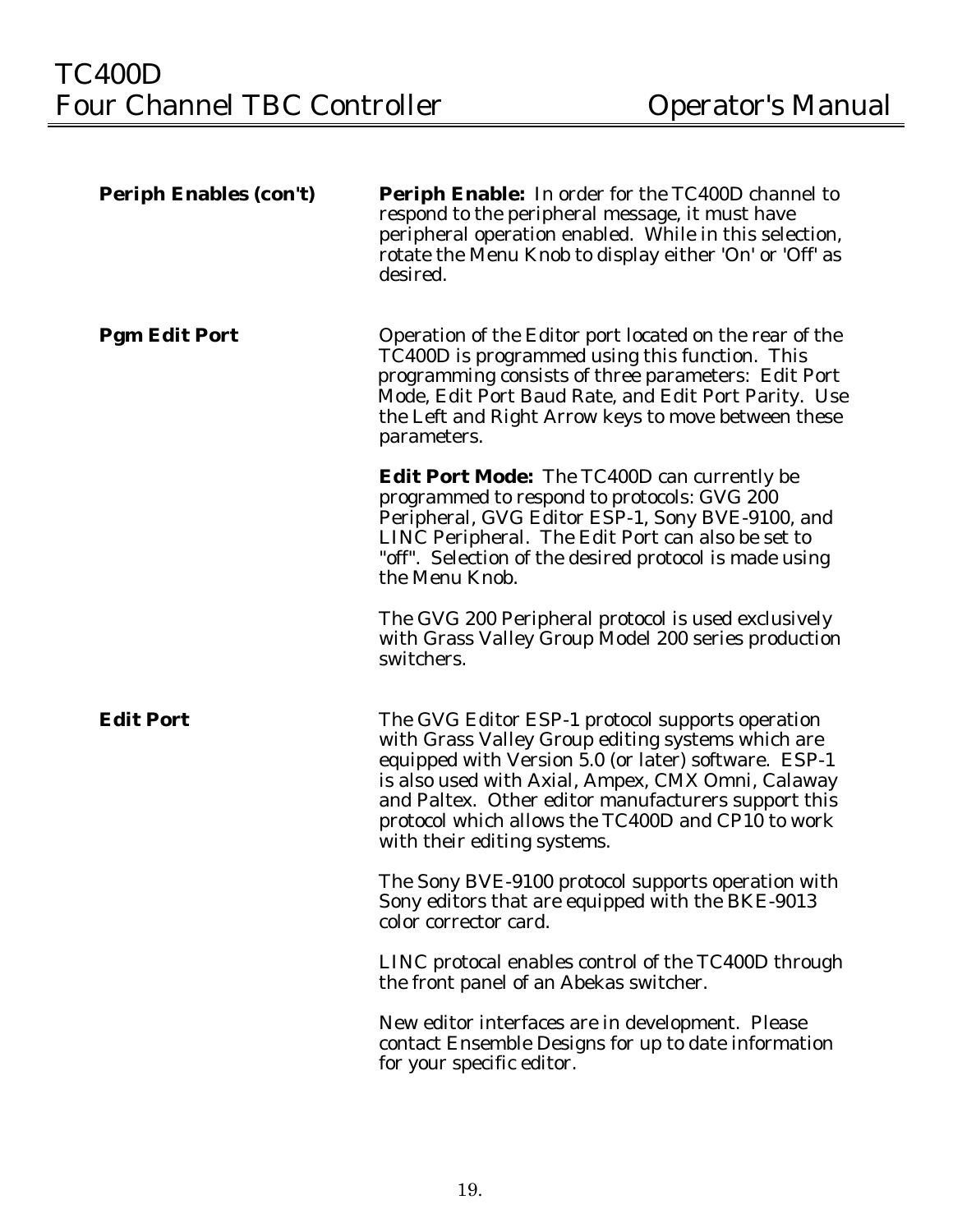| <b>Pgm Edit Port (con't)</b> | <b>Edit Port Baud Rate: Baud rates of 9600, 19,200 and</b><br>38,400 are selected using the Menu Knob. The<br>selected baud rate must agree with that of the device<br>connected to the Editor port. |
|------------------------------|------------------------------------------------------------------------------------------------------------------------------------------------------------------------------------------------------|
|                              | <b>Edit Port Parity:</b> Parity can be chosen to be Odd, Even,<br>or None via the Menu Knob. Like Baud rate, the<br>parity must agree with the connected device.                                     |
|                              | Note: Baud rate and parity on the GVG Model 200<br>Peripheral interface is set using the diagnostic pod.<br>Refer to the documentation with your switcher for<br>details.                            |
|                              | Note: For most edit controllers the correct settings will<br>be 38.4K Baud and Odd Parity.                                                                                                           |
| <b>AppleTalk</b>             | When TC400Ds are networked together each TC400D<br>must be assigned a unique Node Address. Use the<br>Menu knob to select a Node Address, then press Enter<br>to set it.                             |

When you have finished with a menu function, press Menu Func a second time to return to normal operation. If you select a different TBC while a menu function is active, the menu function will terminate automatically to avoid adjusting a machine by mistake.

### **How to get additional assistance**

If you need additional assistance, please contact the factory at (530) 478-1830, FAX (530) 478-1832, info@endes.com.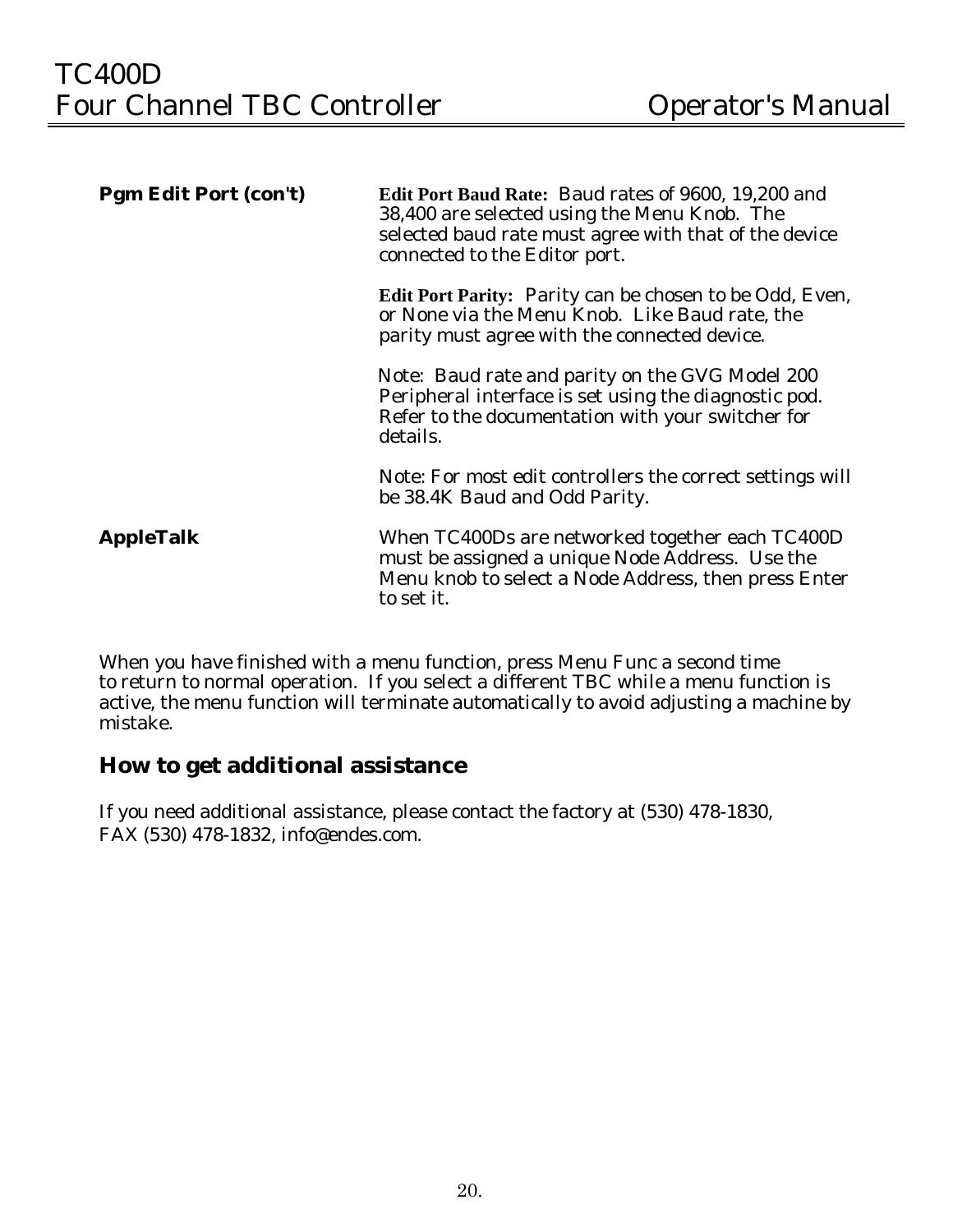## **Appendix A**

## **Interface Cable Wiring**

The TC400D can control a wide variety of video tape recorders and time base correctors. Both analog and digital machines can be accomodated. In addition to the Machine Type menu function used to select the type of machine that a particular channel is to control, a specific cable is also needed to connect the machine to the TC400D.

Ensemble Designs can supply any interface cables that you will require. You can also make your own cables using the following information.

Listed below are details of the most commonly used interface cables. If you require an interface which is not listed below, contact Ensemble Designs. We are constantly adding new interfaces to the capabilities of the TC400D.

### **Sony Analog and Digital Beta VTRs**

All Sony analog VTRs, VCRs, and TBCs are interfaced with basically the same cable. Digital Beta decks use this cable as well. The BVU and EVO series VTRs are an exception and need a completely different cable.

For Sony analog and digital beta VTRs the cable is wired as a pin-to-pin, extension-type (i.e. one end has a male connector, the other has a female connector), using 15 pin D-sub connectors.

**Note:** Pins 7 and 15 do not need to be included in the cable. These pins are used by Sony to supply +/- 12 volt power to manual remote panels. Cables supplied by Ensemble Designs do not have a connection to these pins to eliminate the possibility of shorting out the  $+/-12$  volt power supply in the VTR during cabling. This possibility exists because the connector on the rear of the Sony VTR is a male with exposed pins.

The signal assignments are as follows:

- 1 Horizontal Phase (also referred to as Sync Phase)
- 2 Hue<br>3 Subc
- 3 Subcarrier Phase
- 4 Video Level<br>5 Setup
- **Setup**
- 6 Chroma Level
- 7 -12 Volts (not used)
- **Ground**
- 9 Spare<br>10 Color 1
- Color Frame Status (1" Type C only)
- (For BVU, EVO, and BVT series, don't connect pin 10 on VTR end)
- 11 Spare
- 12 Color Frame Adjust Enable<br>13 Y/C Delay on BVW / Color F
- Y/C Delay on BVW / Color Frame Adjust on 1" Type C
- $\begin{array}{cc}\n 14 & \text{Space} \\
15 & +12 \text{ V} \\
\end{array}$
- $+12$  Volts (not used)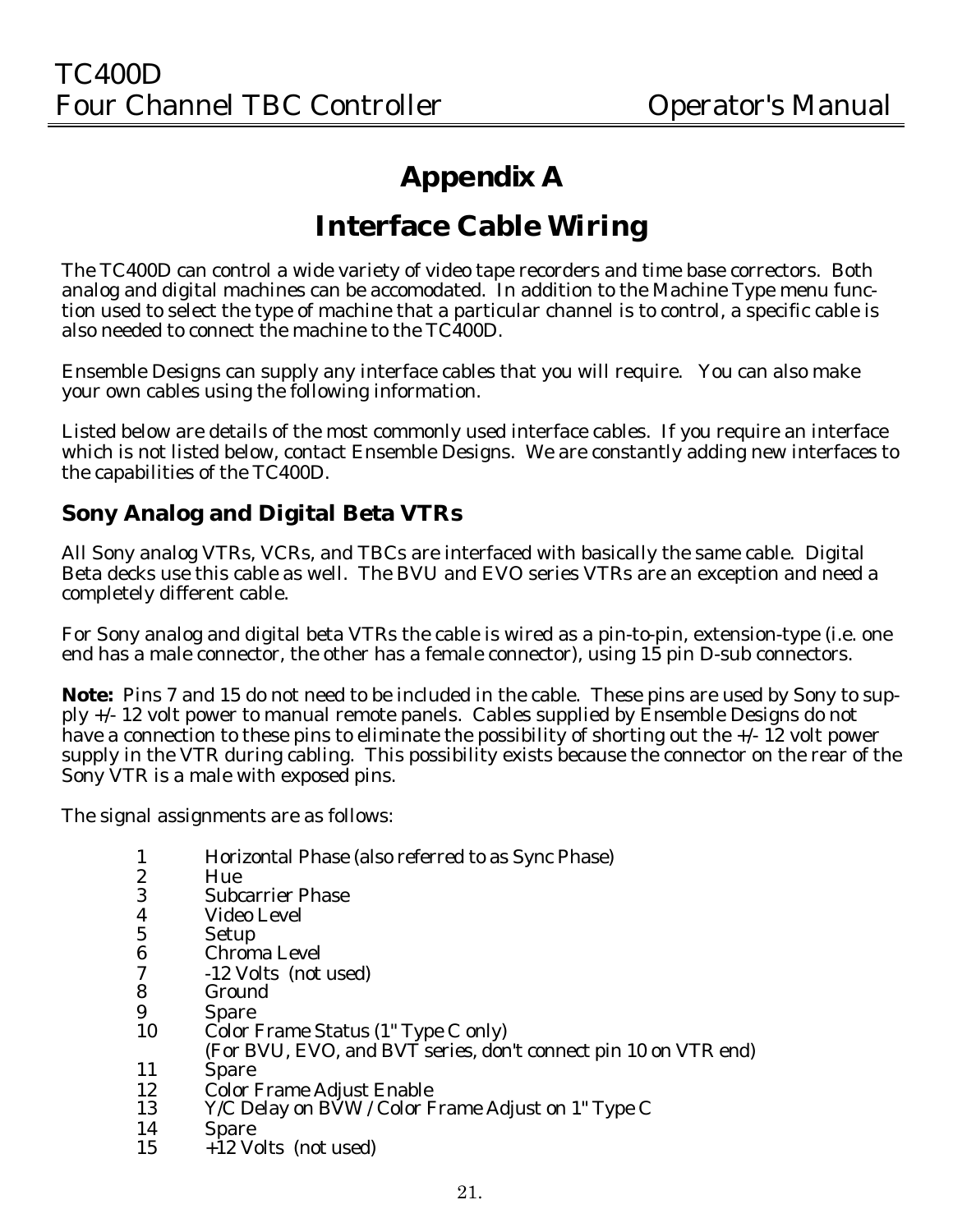### **Sony D2 and Panasonic D3**

Sony D2 VTRs, such as the DVR-10, 18, 20 and 28, are controlled through the 'V/A Control' port on the rear of the DVTR. The same is true for Panasonic D3 VTRs. The required cable has a 15 pin male D connector at each end. As the ends of the cable will be mechanically identical, care must be taken that the proper end of the cable is connected to the TC400D.

This cable will allow the TC400D to control the DVTR through a serial data protocol. The 'Machine Type' of the control channel of the TC400 must be programmed for 'Sony D2'. Since D2 and D3 machines are controlled similarly, use the "Sony D2"setting for D3 machines also.

The signal assignments are as follows:

| <b>TC400D End</b>                  | D2/D3 End       | <b>Signal Name</b>             |
|------------------------------------|-----------------|--------------------------------|
| $(15 \text{ pin } D \text{ Male})$ | (15 pin D Male) |                                |
|                                    |                 | <b>Positive Data to DVTR</b>   |
|                                    | 14              | <b>Negative Data to DVTR</b>   |
| 9                                  |                 | <b>Positive Data to TC400D</b> |
|                                    | 15              | <b>Negative Data to TC400D</b> |
|                                    | 1.4             | Ground                         |

### **FOR.A**

The FOR.A FA-300 & FA-420 TBCs and the FA-740 Parallel Effects TBC use the same interface cable. Because the FA-740 contains two input paths, it requires two cables and will occupy two control positions on the TC400D. Please call the factory for information on your specific FOR.A TBC.

| <b>TC400D</b>   | <b>FOR.A TBC</b> | <b>Signal Name</b>    |
|-----------------|------------------|-----------------------|
| (15 pin D Male) | (25 pin D Male)  |                       |
|                 |                  | <b>Video Level</b>    |
|                 |                  | <b>Chroma Level</b>   |
|                 |                  | Hue (Chroma Phase)    |
| 5               | 4                | <b>Setup</b>          |
|                 | 5                | <b>Freeze Frame</b>   |
| 3               | 6                | <b>Freeze Field</b>   |
| 13              | 8                | <b>Bypass/Operate</b> |
|                 |                  | Ground                |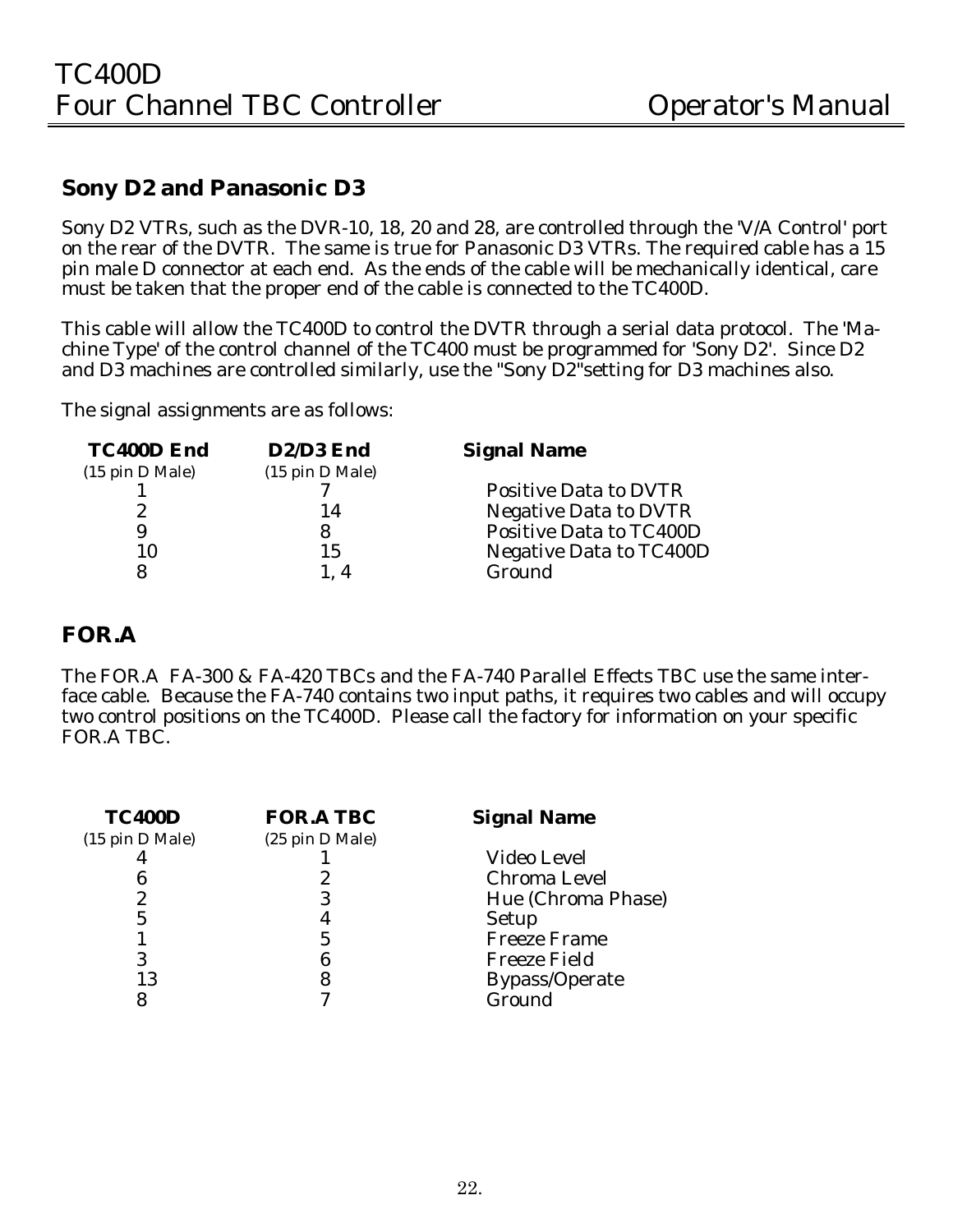### **Panasonic**

The Panasonic MII series and AJ-7750 VTRs are interfaced using a 15 pin D-sub cable with non-standard wiring (i.e. not pin-to-pin). This cable requires a Male connector at each end. It is important to properly label each end of the cable because it will not function correctly if installed backward.

Note: At the Panasonic end of the cable, pins 11, 1, and 12 must be connected to ground (pin 4). This will set the Sync and Burst Amplitude controls (which are not controllable by the TC400D) to their nominal settings.

| TC400D End      | <b>Panasonic End</b> | <b>Signal Name</b>      |
|-----------------|----------------------|-------------------------|
| (15 pin D Male) | (15 pin D Male)      |                         |
|                 | 6                    | <b>Sync Phase</b>       |
| 2               | 9                    | Hue                     |
| 3               | 14                   | <b>Subcarrier Phase</b> |
| 4               | 10                   | Video Level             |
| $\overline{5}$  | 2                    | <b>Setup</b>            |
| 6               | 3                    | <b>Chroma Level</b>     |
| 7               | (not used)           |                         |
| 8               | 4                    | Ground                  |
| also to:        | 11                   | <b>Ret Ground</b>       |
| also to:        |                      | <b>Sync Amplitude</b>   |
| also to:        | 12                   | <b>Burst Amplitude</b>  |
| 9               | (not used)           |                         |
| 10              | (not used)           |                         |
| 11              |                      | SC Coarse (2)           |
| 12              | 15                   | SC Coarse (1)           |
| 13              | (not used)           |                         |
| 14              | (not used)           |                         |
| 15              | (not used)           |                         |

### **Ampex**

Ampex TBC-3, TBC-6 and TBC-7 Time Base Correctors are controlled using a standard pin-topin cable (the same as used with Sony machines), and a small interface adaptor which fastens to the 25 pin D-sub connector on the rear of the Ampex TBC. This adaptor, which contains level shifting and amplifying circuitry, is available from Ensemble Designs.

### **Edit Controller Interface**

Most edit controllers connect to the serial port of the TC400D (or CP10) with a standard machine control cable, 9 pin D connector, pin to pin, male connectors on both ends. Be sure to set the **Prgm Edit Port** funtion on the TC400D appropriately for your edit controller, as mentioned previously in this manual.